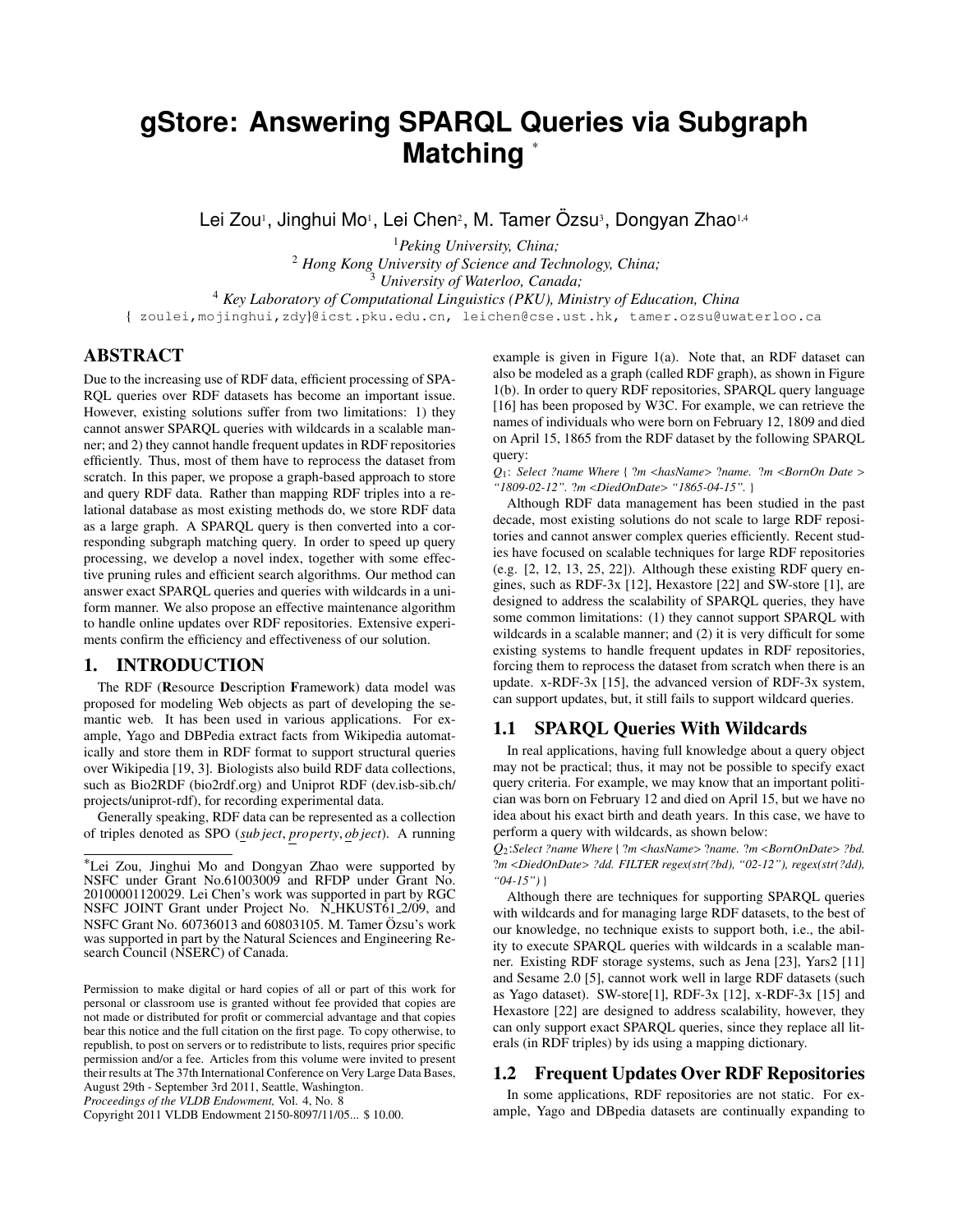

(a) RDF Tripes

Figure 1: RDF Graph

include the newly extracted knowledge from Wikipedia. The RDF data in social networks, such as the FOAF project (foaf-project.org), are also frequently updated to represent the individuals' changing relationships. In order to support queries over such dynamic RDF datasets, query engines should be able to handle frequent updates without much maintenance overhead.

# 1.3 Our Approach

In this work, we treat RDF datasets from a graph database perspective. A SPARQL query is transformed into a subgraph matching query over a large RDF graph. Specifically, we can model an RDF dataset (a collection of triples) as a labeled, directed multiedge graph (*RDF graph*), where each vertex corresponds to a subject or an object. Each triple represents a directed edge from a subject to its corresponding object. Given a subject and an object, there may exist more than one property between them, that is, multiple-edges may exist between two vertices. Consequently, an RDF graph is a multi-edge graph. Given a SPARQL query, we can also represent it by a query graph, *Q*. Thus, a SPARQL query can be transformed to a subgraph matching query over the RDF graph.

For example, Figure 1(b) shows an RDF graph corresponding to RDF triples in Figure 1(a). We formally define an RDF graph in Definition 2.1. Note that, the numbers next to boxes in Figure 1(b) are not vertex labels, but vertex IDs that we introduce to simplify the description. A SPARQL query can also be represented as a directed labeled graph *Q* (referred as *query graph* in Definition 2.2). Figure 2(a) shows the query graph corresponding to the SPARQL query  $Q_2$ . In this setting, answering SPAROL query O reduces to finding the matches of *Q* in RDF graph *G*.

However, the characteristics of an RDF graph are different from a typical graph considered in the existing graph database literature in three aspects. First, the size of an RDF graph (i.e., the number of vertices and edges) is larger than what is considered in typical graph databases by orders of magnitude. Second, the cardinality of vertex and edge labels in an RDF graph is much larger than that in traditional graph databases. For example, a typical dataset (i.e., the AIDS dataset) used in the existing graph database work [17, 24] has 10,000 data graphs, each with an average number of 20 vertices and 25 edges. The total number of distinct vertex labels is 62. The total size of the dataset is about 5M bytes. However, the Yago RDF graph has about 500M vertices and the total size is about 3.1GB. Therefore, I/O cost becomes a key issue in RDF query processing. However, most existing subgraph query algorithms are memory-based. Third, SPARQL queries combine several attributelike properties of the same entity, thus, they tend to contain stars as subqueries [12]. A *star query* refers to the query graph that is a star, formed by one central vertex and its neighbors.

Considering the three properties of an RDF graph, we propose a novel indexing schema to speed up query processing. Firstly, we store an RDF graph as a disk-based adjacency list table *T*. Then, for each *entity* or *class vertex* (Definition 2.1) in the RDF graph, according to its adjacent edge labels and neighbor vertex labels (Definition 2.1), we assign a bitstring as its *vertex signature*. In this way, an RDF graph is converted into a *data signature graph G*<sup>∗</sup> (Definition 4.3). Then, we propose a novel index (called VS<sup>∗</sup> tree) over *G*<sup>∗</sup>. At run time, we also encode all vertices of *Q* into vertex signatures, and then convert *Q* into its corresponding *query signature graph Q*<sup>∗</sup>. Finding all matches of *Q*<sup>∗</sup> over *G*<sup>∗</sup> will lead to all candidate matches (denoted as *CL*) without any false negative. Note that, we propose a novel filtering rule (Theorem 5.1) to reduce the search space in finding *CL*. Finally, according to *CL*, we can fix results by checking a small portion of the adjacency list table *T*.

The advantages of our methods lie in: 1) supporting exact SPAR-QL queries and queries with wildcards in a uniform manner; and 2) having a light maintenance overhead of our index VS<sup>∗</sup>-tree, as other height-balanced trees (such as  $B^+$ -tree and R-tree) do.

To summarize, in this work, we make the following contributions.

- 1. We adopt the graph model as the physical storage scheme for RDF data. Specifically, we store RDF data in disk-based adjacency lists.
- 2. We transform an RDF graph into a data signature graph by encoding each entity and class vertex. Then, a novel index (VS<sup>∗</sup>-tree) is proposed over the data signature graph with light maintenance overhead.
- 3. We develop a filtering rule for subgraph query over the data signature graph, which can be seamlessly embedded into our query algorithm that answers exact SPARQL queries and queries with wildcards in a uniform manner.
- 4. We demonstrate through experiments that the performance of our method is superior to existing methods in answering both exact SPARQL queries and queries with wildcards, and our solutions well support online updates with small overhead.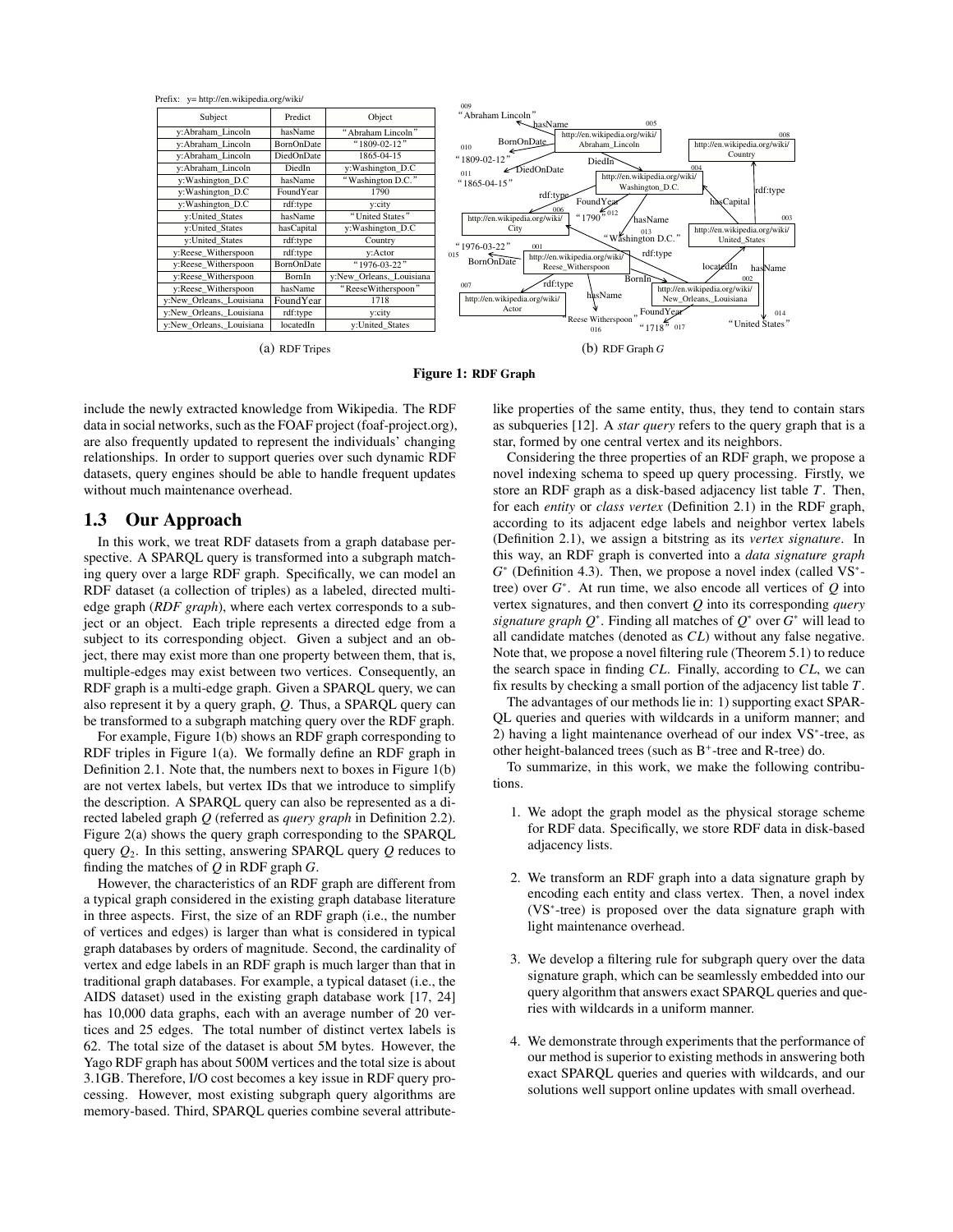

Figure 2: Query Graphs

# 2. PRELIMINARIES

RDF data are a collection of triples denoted as SPO (subject, property, object), where *subject* is an entity or a class, and *property* denotes one attribute associated to one entity or a class, and *object* is an entity, a class, or a literal value. According to the RDF standard, an entity or a class is denoted by a URI (Uniform Resource Identifier). For example, in Figure 1, "http://en.wikipedia.org/wiki/ United States" is an entity, "http://en.wikipedia.org/wiki/Country" is a class, and "United States" is a literal value. In this work, we will not distinguish between an "entity" and a "class" since we have the same operations over them. RDF data can also be modeled as an RDF graph, which is formally defined as follows:

DEFINITION 2.1. *A* RDF graph *is denoted as*  $G = \langle V, L_V, E, \rangle$ *L<sub>E</sub>* $)$ , where (1)  $V = V_c \cup V_e \cup V_l$  *is a collection of vertices that correspond to all subjects and objects in RDF data, where Vc, Ve, and Vl are collections of class vertices, entity vertices, and literal vertices, respectively.* (2)  $L_V$  *is a collection of vertex labels. Given a vertex v* ∈  $V_l$ , *its vertex label is its literal value. Given a vertex v* ∈  $V_c$ ∪ $V_e$ , *its vertex label is its corresponding URI.* (3)  $E = (v_1, v_2)$ *is a collection of directed edges that connect the corresponding subjects and objects. (4) LE is a collection of edge labels. Given an edge*  $e$  ∈  $E$ *, its edge label is its corresponding property.* 

Figure 1(b) shows an example of an RDF graph. The vertices that are denoted by boxes are entity or class vertices, and the others are literal vertices. A SPARQL query *Q* is also a collection of triples. However, some triples in *Q* have *parameters* or *wildcards*. In *Q*<sup>2</sup> (in Section 1), "?m" is a parameter and "?dd" in FILTER(regx(?dd,"04-15")) is called a wildcard. Thus, as shown in Figure2(a), we can rewrite "?dd" and FILTER(regx(?dd, "04-15")) as "\*04-15\*".

DEFINITION 2.2. *A* query graph *is denoted as*  $Q = \langle V, L_V, E, L_E \rangle$ , *where (1)*  $V = V_c \cup V_e \cup V_l \cup V_p \cup V_w$  *is collection of vertices that correspond to all subjects and objects in a SPARQL query, where Vp and Vw are collections of parameter vertices and wildcard vertices, respectively, and*  $V_c$  *and*  $V_e$  *and*  $V_l$  *are defined in Definition 2.1.* (2)  $L_V$  *is a collection of vertex labels. For a vertex*  $v \in V_p$ , *its vertex label is*  $\phi$ *. The vertex label of a vertex*  $v \in V_w$  *is the substring without the wildcard. A vertex*  $v \in V_c \cup V_e \cup V_l$  *is defined in Definition 2.1. (3) E and LE are defined in Definition 2.1.*

Figure 2(a) shows a query example that corresponds to Example 2. "\*02-12\*" is a wildcard vertex, and its label is "02-12". "?m" is a parameter vertex and its label is  $\phi$ .

DEFINITION 2.3. *Consider an RDF graph G and a query graph Q* that has n vertices  $\{v_1, ..., v_n\}$ . A set of n distinct vertices  $\{u_1, ..., u_n\}$ *in G is said to be a* match *of Q, if and only if the following conditions hold:*

- *1. If vi is a literal vertex, vi and ui have the same literal value;*
- 2. If  $v_i$  *is an entity or class vertex,*  $v_i$  *and*  $u_i$  *have the same URI;*
- *3. If*  $v_i$  *is a parameter vertex, there is no constraint over*  $u_i$ *;*
- 4. If  $v_i$  *is a wildcard vertex,*  $v_i$  *is a substring of*  $u_i$  *and*  $u_i$  *is a literal value.*
- *5. If there is an edge from*  $v_i$  *to*  $v_j$  *in Q with the property p, there is also an edge from*  $u_i$  *to*  $u_j$  *in G with the same property p.*

Given a query graph  $Q_2$  in Figure 2(a), vertices (005,009,010,011) in RDF graph *G* form a match of *Q*2. Answering a SPARQL query is equivalent to finding all matches of its corresponding query graph in RDF graph.

DEFINITION 2.4. (Problem Definition) *Given a query graph Q over an RDF graph G, find all matches of Q over G according to Definition 2.3.*

# 3. OVERVIEW OF gStore

Our general framework consists of both offline and online processes. During offline processing, we first represent an RDF dataset by an RDF graph *G* and store it by its adjacency list table *T*, as shown in Figure 4. Then, we encode each entity and class vertex into a bitstring (called *vertex signature*). The encoding technique will be discussed in Section 4. According to RDF graph's structure, we link these vertex signatures to form a *data signature graph G*<sup>∗</sup>, in which, each vertex corresponds to a class or an entity vertex in the RDF graph, as shown in Figure 3. Specifically, *G*<sup>∗</sup> is induced by all entity and class vertices in *G* together with the edges whose endpoints are either entity or class vertices. At run time, we can also represent a SPARQL query by a query graph *Q* and encode it into a *query signature graph Q*<sup>∗</sup>. Then, finding matches of *Q*<sup>∗</sup> over *G*<sup>∗</sup> leads to candidates (denoted as *CL*). Finally, we verify each candidate by checking adjacency list table *T*. Note that, the matches of *Q* over *G* are denoted as *RS* .

Figure 3 shows an example of a data signature graph *G*<sup>∗</sup>, which corresponds to RDF graph *G* in Figure 1(b). Note that each entity and class vertex in *G* is encoded into a signature. We also encode query  $Q_3$  (in Figure 2(b)) into a query signature graph  $Q^*$ , as shown in Figure 3. There is only one match of  $Q^*$  over  $G^*$ , that is  $CL =$ {(001, 002)}. Finally, by checking the adjacency list *T* (in Figure 4), we can find that (001, 002) is also a match of *Q* over *G*.



Figure 3: Signature Graphs

Finding matches of  $Q^*$  over  $G^*$  is known to be NP-hard since it is analogous to subgraph isomorphism. Therefore, we propose an index and filtering strategy to reduce the search space over which we do matching. Reducing the search space has been considered in other works as well (eg. [17, 24]).

According to this framework, there are two issues to be addressed. First, the encoding technique should guarantee that there are no *no-false-negatives*, i.e., *RS* ⊆ *CL*. Second, an efficient subgraph matching algorithm is required to find matches of *Q*<sup>∗</sup> over *G*<sup>∗</sup>. To address the first issue, we propose a coding technique in Section 4. For the second issue, we design novel index structures (called VS and VS<sup>∗</sup>-trees) and query algorithms in Sections 5 and 6.

# 4. STORAGE SCHEME AND ENCODING TECHNIQUE

We propose a graph-based storage scheme for RDF data. Specifically, we store an RDF graph *G* using a disk-based adjacency list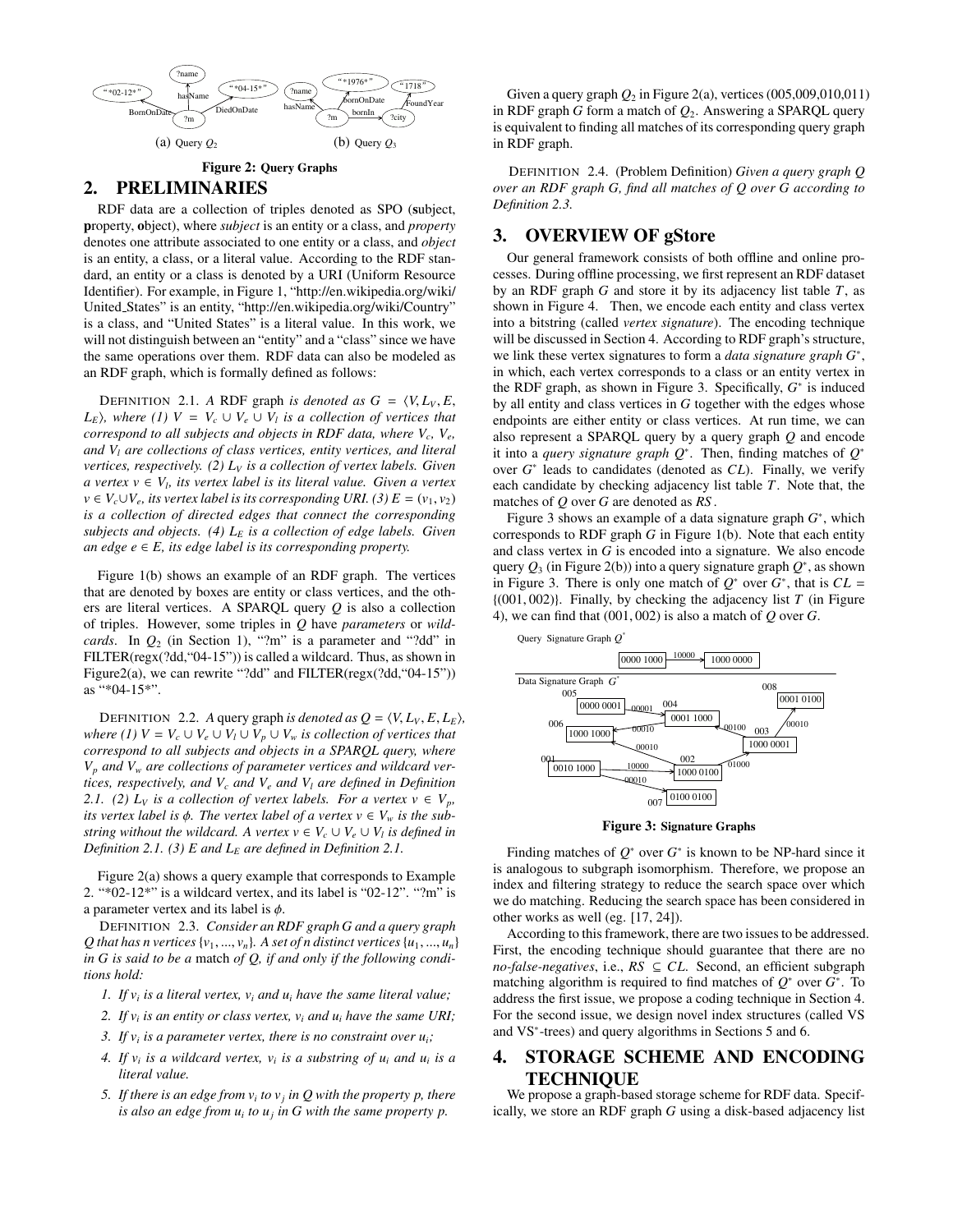table. Each (class or entity) vertex  $u$  is represented by an adjacency list, whose format is [*vID*, *vLabel*, *ad jList*], where *vID* is the vertex ID, *vLabel* is the corresponding URI, and *ad jList* is the list of its *outgoing* edges and the corresponding neighbor vertices. Formally, *ad jList* = {(*eLabel*, *nLabel*) <sup>+</sup>}, where *eLabel* is *v*'s outgoing edge label that corresponds to some property and *nLabel* is *v*'s neighbor vertex label. Vertex labels and edge labels of an RDF graph are defined in Definition 2.1. Figure 4 shows the corresponding adjacency list table  $(T)$  for the RDF graph in Figure 1(b).

Prefix: y= http://en.wikipedia.org/wiki/

| vID | vLabel         | adjList {(eLabel, nLabel)+}                                |
|-----|----------------|------------------------------------------------------------|
| 001 | y:Abraham_Li   | (hasName, "Abraham Lincoln") (BornOnDate, "1809-02-12"),   |
|     | ncoln          | (DiedOnDate, "1865-04-15") (DiedIn, y:Washington D.C)      |
| 002 | v:Washington_  | (hasName, "Washington D.C.") (FoundYear, "1790")           |
|     | D.C.           | (rdf:type, y:city)                                         |
| 003 | v:United State | (hasName, "United States") (hasCapital,y:Washington_D.C)   |
|     | s              | (rdf:type, y:country)                                      |
| 004 | v:Reese Withe  | (hasName, "ReeseWitherspoon") (BornOnDate, "1976-03-22")   |
|     | rspoon         | (hasCapital, y:New_Orleans, Louisiana) (rdf:type, y:Actor) |
| 005 | y:New_Orlean   | (FoundYear, "1718"),                                       |
|     | s, Louisiana   | (locatedIn, y:United_States) (rdf:type, y:city)            |

#### Figure 4: Disk-based Adjacency List Table *T*

According to Definition 2.3, if a vertex *v* (in query *Q*) can match a vertex *u* (in RDF graph *G*), each neighbor vertex and each adjacent edge of *v* should match to some neighbor vertex and some adjacent edge of *u*. Thus, given a vertex *u* in *G*, we encode each of its adjacent edge labels and the corresponding neighbor vertex labels into bitstrings. We encode query *Q* with the same encoding method. In this way, we can verify the match between *Q* and *G* by simply checking the match between corresponding encoded bitstrings. A similar encoding strategy has been proposed in our earlier work [26]. The differences are that in this work we encode strings to their bitstring representation, while in the previous work we encode the eigenvalues of the adjacency matrix.

As mentioned earlier, each row in table *T* corresponds to an entity vertex or a class vertex. We encode each of its outgoing edge labels and the corresponding neighbor vertex label into a bitstring. Specifically, we first encode each adjacent edge *e*(*eLabel*, *nLabel*) into a bitstring. This bitstring is called *edge signature* (i.e., *eS ig*(*e*)).

DEFINITION 4.1. *Given an adjacent edge e*(*eLabel*, *nLabel*)*, the* edge signature *of e is a bitstring, denoted as eS ig*(*e*)*, which has two parts: eS ig*(*e*).*e, eS ig*(*e*).*n. The first part eS ig*(*e*).*e (M bits) denotes the edge label (i.e. eLabel) and the second part eS ig*(*e*).*n (N bits) denotes the neighbor vertex label (i.e. nLabel).*

Given an edge *e*(*eLabel*, *nLabel*), we discuss how to generate  $eSig(e)$ .*e* and  $eSig(e)$ .*n*, respectively. Let  $|eSig(e)$ .*e*| = *M*. Using some appropriate hash functions, we set *m* out of *M* bits in  $eSig(e)$ .*e* to be '1'. Specifically, in our implementation, we employ *m* different string hash functions  $H_i$  ( $i = 1, ..., m$ ), such as BKDR and AP hash functions [6]. For each hash function  $H_i$ , we set the  $(H<sub>i</sub>(elabel) MOD M)$ -th bit in  $eSig(e)$ .*e* to be '1', where *Hi*(*eLabel*) denotes the hash function value.

In order to encode neighbor vertex label *nLabel* into *eS ig*(*e*).*n*, we adopt the following technique. We first represent *nLabel* by a set of n-grams [9], where an n-gram is a subsequence of *n* characters from a given string. For example, "1809-02-12" can be represented by a set of 3-grams: {(180),(809),(09-),...,(-12)}. Then, we adopt some string hash function *H* for each n-gram *g*. We use  $H(g)$ to denote hash value of *g*. Finally, we set the  $(H(g) \text{ MOD } N)$ -th bit in *eS ig*(*e*).*n* to be '1'. The above encoding technique introduces some parameters, such as *M*, *m*, *N* and *n*. We discuss the parameter settings in Appendix D. Figure 10(a) (given in Appendix C) shows a running example of edge signatures. Considering an edge (hasName,"Abraham Lincoln"), we first map the edge label "has-Name" into a bitstring of length 12, and then map the vertex label "Abraham Lincoln" into a bitstring of length 16.

DEFINITION 4.2. *Given a class or entity vertex v in the RDF graph, the* vertex signature *vS ig*(*v*) *is formed by performing bitwise OR operations over all its adjacent edge signatures. Formally, vS ig*(*v*) *is defined as follows:*

$$
vSig(v) = eSig(e_1)|......|eSig(e_n)
$$

*where*  $eSi(g(e_i)$  *is the edge signature for edge*  $e_i$  *adjacent to v and "*|*" is the bitwise OR operation.*

Considering vertex 005 in Figure 1(b), there are four adjacent edges. We can encode each adjacent edge by its edge signature, as shown in Figure  $10(a)$  (given in Appendix C). A vertex signature is defined in Definition 4.2. Figure 10(b) shows the signature of vertex 005.

DEFINITION 4.3. *Given an RDF graph G, its corresponding data signature graph G*<sup>∗</sup> *is induced by all entity and class vertices in G together with the edges whose endpoints are either entity or class vertices. Each vertex v in G*<sup>∗</sup> *has its corresponding vertex signature vS ig*(*v*) *(defined in Definition 4.2) as its label. Given an edge*  $\overline{v_1v_2}$  *in G<sup>\*</sup>*, *its edge label is also a signature, denoted as*  $Sig(\overrightarrow{v_1v_2})$ , *to denote the property between*  $v_1$  *and*  $v_2$ *.* 

Note that we adopt the same hash function in Definition 4.1 to define  $Sig(\overrightarrow{v_1v_2})$ . Specifically, we set *m* out of *M* bits in  $Sig(\overrightarrow{v_1v_2})$ to be '1' by some string hash functions. Figure 3 shows an example of data signature graph *G*<sup>∗</sup>.

Actually, we can also encode the query graph *Q* by an analogous method. Specifically, considering an entity or class vertex *v* in *Q*, for each adjacent edge pair *e*(*eLabel*, *nLabel*) of *v* in *Q*, we encode *e* into a bitstring *eS ig*(*e*) according to Definition 4.1. Note that, if the adjacent neighbor vertex of  $\nu$  is a parameter vertex, we set  $eSig(e)$ .*n* to be a signature with all zeros; if the adjacent neighbor vertex of  $\nu$  is a wildcard vertex, we only consider the substring without "wildcard" in the label. For example, in Figure 2(a), we can only encode substrings "02-12" and "04-15" for the wildcard vertices "\*02-12\*" and "\*04-15\*", respectively. The vertex signature  $vS \, ig(v)$  can be obtained by performing bitwise OR operations over all adjacent edge signatures.

Given a query graph *Q*, we can obtain a query signature graph *Q*<sup>∗</sup> induced by all entity and class vertices in *Q* together with all edges whose endpoints are also entity or class vertices. Each vertex *v* in  $Q^*$  is a vertex signature *vS ig*(*v*), and each edge  $\overline{v_1v_2}$  in  $Q^*$  is associated with an edge signature  $Sig(\overline{v_1v_2})$ . Figure 3 shows  $Q^*$ that corresponds to query  $Q_3$  in Figure 2(b).

DEFINITION 4.4. *Consider a data signature graph G*<sup>∗</sup> *and a query signature graph Q*<sup>∗</sup> *that has n vertices* {*v*1, ..., *vn*}*. A set of n distinct vertices* {*u*1, ..., *un*} *in G*<sup>∗</sup> *is said to be a* match *of Q*<sup>∗</sup>*, if and only if the following conditions hold:*

- *1.*  $vSig(v_i)\&vSig(u_i) = vSig(v_i), i = 1, ..., n$ , where '&' is the *bitwise AND operator.*
- *2. If there is an edge from*  $v_i$  *to*  $v_j$  *in*  $Q^*$ *, there is also an edge from*  $u_i$  *to*  $u_j$  *in*  $G^*$ *.*

Note that, each vertex *u* (and *v*) in data (and query) signature graph  $G^*$  (and  $Q^*$ ) has one vertex signature  $vSig(v)$ . For the simplicity of symbols, we use  $u$  (and  $v$ ) to denote  $vS \text{ } ig(u)$  in  $G^*$  (and *vS ig*(*v*) in  $Q^*$ ) when the context is clear.

Given an RDF graph *G* and a query graph *Q*, their corresponding signature graphs are *G*<sup>∗</sup> and *Q*<sup>∗</sup>, respectively. The matches of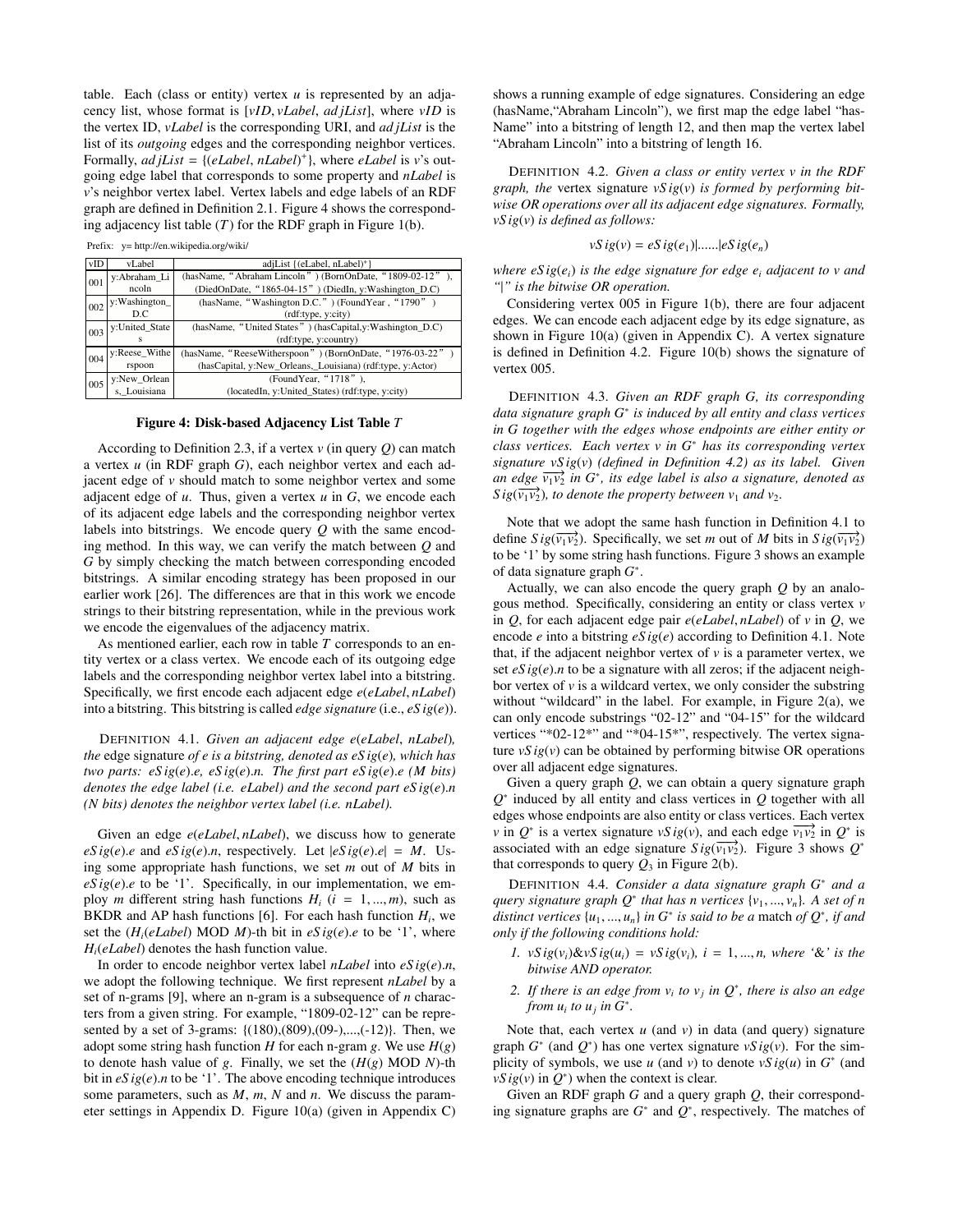*Q* over *G* are denoted as *RS* , and the matches of *Q*<sup>∗</sup> over *G*<sup>∗</sup> are denoted as *CL*.

THEOREM 4.1.  $RS \subseteq CL$  holds.

# 5. INDEXING STRUCTURE AND QUERY ALGORITHM

The key problem to be addressed is how to find matches of *Q*<sup>∗</sup> (query signature graph) over *G*<sup>∗</sup> (data signature graph) efficiently. A straightforward method can work as follows: first, for each vertex  $v_i \in V(Q^*)$ , we find a list  $R_i = \{u_{i_1}, u_{i_2}, ..., u_{i_n}\}$ , where  $v_i \& u_{i_j}$  $= v_i, u_{i_j} \in V(G^*)$ , and  $u_{i_j} \in R_i$ . Then, we perform a multi-way join over these lists  $R_i$  to find matches of  $Q^*$  over  $G^*$  (finding  $CL$ ). Actually, the first step (finding  $R_i$ ) is a classical inclusion query [7].

Given a set of objects with set-valued attributes, an inclusion (or subset) query searches for all objects containing certain attribute values [20]. Usually, signatures are used to indicate the presence of individuals in sets. Therefore, we can represent a set of objects with set-valued attributes as a set of signatures {*si*} and an inclusion query as a query signature *q*. An inclusion (or subset) query is to find all signature  $s_i$ , where  $q \& s_i = q$ . In order to reduce the search space, S-tree [7], a height-balanced tree, is proposed to organize all signatures{*si*}. Each intermediate node is formed by superimposing all child signatures in S-tree. Therefore, we can employ a S-tree [7] to support the first step efficiently, i.e., finding *Ri*. An example of S-tree is given in Figure 11 of Appendix C.

However, S-tree cannot support the second step (i.e. a multiway join), which is NP-hard as discussed earlier. Although many subgraph matching methods have been proposed (e.g., [17, 24]), they are not scalable to very large graphs. Therefore, we propose new index structures for a large data signature graph *G*<sup>∗</sup>.

#### 5.1 Indexing Structures–A Simple Version

In this subsection, we propose a simple method to build a VStree (*v*ertex *s*ignature *tree*). Although it is not optimized for query performance, it illustrates the main idea of our methods.

Given a data signature graph *G*<sup>∗</sup>, we first build a S-tree over all vertex signatures in *G*<sup>∗</sup> (i.e.,*V*(*G*<sup>∗</sup>)). S-tree is a classical height balanced tree that can support inclusion queries efficiently. Given a query signature *q* and a set of data signatures {*si*}, an *inclusion query* is to find all data signatures  $s_i$ , where  $q \& s_i = q$ . In our problem, each leaf entry of the S-tree is a vertex signature in *G*<sup>∗</sup>. Interested readers can refer to [7] for details of the S-tree.

As mentioned earlier, S-tree cannot support the second step (i.e., multi-way join processing) efficiently. The proposed VS-tree supports the second step for finding matches of *Q*<sup>∗</sup> over *G*<sup>∗</sup>. The intuition behind VS-tree is as follows: Based on a S-tree, we can build *a multi-resolution summary graph*, which can be used to reduce the search space of subgraph query processing (as discussed in Theorem 5.1). We adopt a bottom-up strategy to build a VS-tree.

First, a S-tree is built over all vertex signatures in *G*<sup>∗</sup>, namely, each leaf entry of S-tree corresponds to one vertex signature in *G*<sup>∗</sup>. Then, we link these leaf entries according to *G*<sup>∗</sup>'s structure. Specifically, given two leaf entries  $d_1$  and  $d_2$  in a S-tree, we introduce an edge between them, if and only if there is an edge between  $u_1$  and  $u_2$  in  $G^*$ , where  $d_1$  ( $d_2$ ) corresponds to  $u_1$  ( $u_2$ ) in  $G^*$ . We also introduce an edge signature  $Sig(\overline{v_1v_2})$  (Definition 4.3) as the edge label of  $d_1 d_2$  in a VS-tree. A running example is given in Figure 5.

Second, given two leaf nodes  $d_1^I$  and  $d_2^I$  in the S-tree, we introduce a super edge from  $d_1^I$  to  $d_2^I$ , if and only if there is at least one edge from  $d_1$ 's children (i.e., leaf entries) to  $d_2$ 's children. Specifi-

cally, if there are  $n (n > 1)$  edges from  $d_1^I$ 's children to  $d_2^I$ 's children

in the VS-tree, we introduce a super edge from  $d_1^I$  to  $d_2^I$ . Furthermore, we assign an edge label for the edge  $\frac{1}{d'_1 d'_2}$  by performing bitwise "OR" over these *n* edge labels from  $d_1$ 's children to  $d_2$ 's children. Figure 12 (in Appendix C) illustrates the process. Note that, we can also introduce a self-edge for a leaf node  $d_1^I$ , if there is at least one edge from one child of  $d_1^I$  to another child of  $d_1^I$ . The above process is iterated until the root of the VS-tree is reached.



Figure 5: VS-tree

Figure 5 shows a running example of the VS-tree over *G*<sup>∗</sup> in Figure 3. Note that, we use  $d_i^I$  to denote one node in the *I*-th level of the VS-tree, which corresponds to the same node in the S-tree (Figure 11). We use  $d_i^I \cdot S$  *ig* to denote the signature associated with node  $d_i^I$ . For simplicity, we use  $d_i^I$  to denote  $d_i^I$ . *S ig* when the context is clear. The *I*-th level of the VS-tree is a *summary graph*, denoted as  $G<sup>I</sup>$ , which is formed by all nodes at the *I*-th level together with all edges between them in the VS-tree.

DEFINITION 5.1. *Consider a query signature graph Q*<sup>∗</sup> *with n vertices v<sub>i</sub>*  $(i=1,...,n)$  and a summary graph  $G<sup>I</sup>$  *in the I-th level of VS-tree. A set of nodes*  $\{d_i^I\}$  ( $i = 1, ..., n$ ) *at*  $G^I$  *is called a* summary match *of Q*<sup>∗</sup> *over G<sup>I</sup> , if and only if the following conditions hold:*

- *1.*  $vS \, ig(v_i) \& d_i^I \, S \, ig = vS \, ig(v_i), \, i = 1, \ldots, n;$
- 2. For any edge  $\overrightarrow{v_1v_2}$  in  $Q^*$ , there must exist a super edge  $\overrightarrow{d_1d_2'}$  $\lim G^I$  *and*  $S$  *ig*( $\overrightarrow{v_1v_2}$ )& $S$  *ig*( $\overrightarrow{d_1d_2}$ ) =  $S$  *ig*( $\overrightarrow{v_1v_2}$ )*.*

Note that, a summary match is not an injective function from  $\{v_i\}$  to  ${d_i^I}$ , namely,  $d_i^I$  can be identical to  $d_j^I$  ( $i \neq j$ ). For example, given a query signature graph  $Q^*$  (in Figure 3) and a summary graph  $G^3$  of VS-tree (in Figure 5), we can find one summary match  $\{(d_1^3, d_2^3)\}.$ An interesting finding is that summary matches can be used to reduce the search space for subgraph search over *G*<sup>∗</sup>.

# 5.2 Query Algorithm–A Simple Version

In this section, we discuss how to find matches of  $Q^*$  over  $G^*$ using a VS-tree. We employ a top-down search strategy over the VS-tree to find matches of *Q*<sup>∗</sup> over *G*<sup>∗</sup>. According to Theorem 5.1, the search space at the lower level of the VS-tree is bounded by the summary matches over the upper level. Consequently, we can reduce the total search space.

THEOREM 5.1. *Given a query signature graph Q*<sup>∗</sup>*, a data signature graph G*<sup>∗</sup> *and VS-tree built over G*<sup>∗</sup>*:*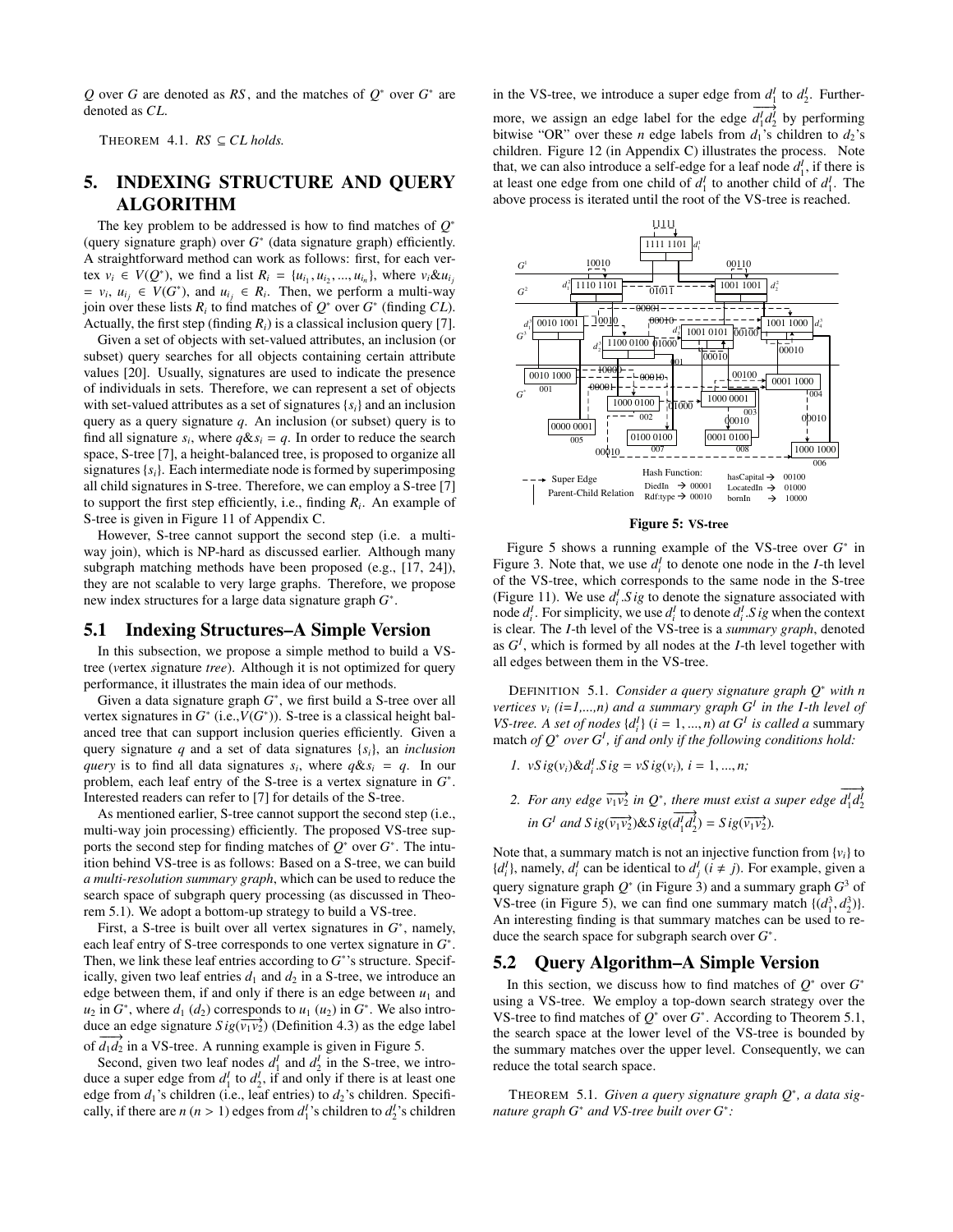*1) Given a summary graph G<sup>I</sup> in VS-tree, if there exists no sum*mary match over  $G^I$ , there must exist no match of  $Q^*$  over  $G^*$ .

*2) Assume that n vertices* {*u*1, ..., *un*} *forms a match (Definition 4.4) of Q*<sup>∗</sup> *over G*<sup>∗</sup>*. Given a summary graph G<sup>I</sup> in VS-tree, ui's ancestor in G<sup>I</sup> is node*  $d_i^I$ *,*  $i = 1, ..., n$ *.*  $\{d_1^I, ..., d_n^I\}$  *must form a summary match (Definition 5.1) of Q*<sup>∗</sup> *over G<sup>I</sup> .*

We first illustrate the query algorithm (*VS-query*) using a running example *Q*<sup>∗</sup> <sup>3</sup> (in Figure 3). Figure 6 shows the query process. First, we find summary matches of  $Q_3^*$  over  $G^1$  in  $VS^*$ -tree, which are  $\{(d_1^1, d_1^1)\}\$ . Then, we push the summary matches into queue *H*. We always pop one summary match from *H* and expand it to its *child states* (defined in Definition 5.2). Given a summary match  $(d_1^1, d_1^1)$ , its child states are formed by  $d_1^1$  *children*  $\times d_1^1$  *children* = { $d_1^2$ ,  $d_2^2$ }  $\times$  ${d_1^2, d_2^2} = {(d_1^2, d_1^2), (d_1^2, d_2^2), (d_2^2, d_1^2), (d_2^2, d_2^2)}$ . For each child state, we check whether it is a summary match of *Q*<sup>∗</sup>. If so, we call it a *valid child state*. We push all valid child states into queue *H*. In this example, only  $\{(d_1^2, d_1^2)$  is summary match of  $Q^*$ , i.e., a valid child state. Thus, we put it into *H*. Iteratively, we pop some summary match and expand it to its child states in each step. The above process is iterated until reaching the leaf entries (i.e., vertices in *G*<sup>∗</sup>) of VS-tree. Finally, we can find matches of *Q*<sup>∗</sup> over leaf entries of VS-tree, namely, the matches of *Q*<sup>∗</sup> over *G*<sup>∗</sup>. The pseudo code are given in Algorithm 1 in Appendix B.

DEFINITION 5.2. Child State*. Given a query signature graph*  $Q^*$  *with n vertices*  $v_i$  ( $i = 1, ..., n$ ), *n nodes*  $\{d_1^1, ..., d_n^1\}$  *in VS-tree forms a summary match of Q*<sup>∗</sup>*, n nodes* {*d<sup>I</sup>* <sup>1</sup> , ..., *<sup>d</sup><sup>I</sup> <sup>n</sup>* } *is a child state of*  $\{d_1^I, ..., d_n^I\}$ *, if and only if*  $d_i^{I'}$  *is a child node of*  $d_i^I$ *, i* = 1, .., *n. Furthermore, if*  $\{d_1^{l'}, ..., d_n^{l'}\}$  *is also a summary match of*  $Q^*$ *,*  $\{d_1^{l'}, ..., d_n^{l'}\}$ *is called a* valid child state of  $\{d_1^I, ..., d_n^I\}$ *.* 

THEOREM 5.2. *Given a query signature graph Q*<sup>∗</sup> *and a data signature graph G*<sup>∗</sup>*, VS-query algorithm (Algorithm 1) can find all matches of Q*<sup>∗</sup> *without any false positive and negative.*



# 6. OPTIMIZED METHODS

For illustration purposes, we presented a conceptually simple strategy, including both index structure (VS-tree) and query algorithm (VS-Query), in Section 5. We discuss optimizations to the method in this section. First, let us discuss three limitations of VStree and VS-query algorithm as presented in Section 5. Then, the corresponding optimized methods will be presented.

As discussed in Section 5.2, we employ Theorem 5.1 to reduce the search space in VS-query. It is straightforward to conclude that the performance of VS-query depends on the number of summary matches of query  $Q^*$ . A negative finding of VS-tree is that high level summary graphs  $G<sup>I</sup>$  have much larger densities ( $\alpha$  =  $|E(G^I)|/|V(G^I)|$ ) than that in  $G^*$ . Consequently, there may exist a large number of summary matches over *G<sup>I</sup>* , which leads to low pruning power on some high levels of the VS-tree. One obvious way to improve the performance is to reduce the number of super edges in each  $G<sup>I</sup>$ , i.e. the summary graph over each level in the VS-tree. As we note, VS-tree is based on S-tree, whose operations,

such as, node insertion, split, deletion, and merge, are optimized for inclusion queries, not for reducing the number of super edges in  $G^I$ .

For example, we always insert a vertex signature  $\nu$  (in  $G^*$ ) into one node *d*, where *v* and *d* has the minimal Hamming distance [7], which is a popular method to measure the similarity between two bitstrings, i.e., signatures. For example, we insert a vertex  $u_5$  and its adjacent edges into  $G^*$ , as shown in Figure 7(a). Figure 7(b) shows the VS<sup> $*$ -tree  $T_1$  that corresponds to the original  $G^*$ . When</sup> we insert  $u_5$  into  $T_1$ , according to the Hamming distance, we insert *u*<sub>5</sub> into  $d_1^2$  as its child entry, since  $\delta(u_5, d_1^2) = 2 < \delta(u_5, d_2^2) = 5$ , where  $\delta(u_5, d_1^2)$  denotes that Hamming distance between  $u_5$  and  $d_1^2$ . According to the method in Section 5.1, we need to introduce an extra super edge  $d_1^2 d_2^2$  in  $G^2$ , as shown in the updated VS<sup>\*</sup>-tree  $T_2$ in Figure 7(c). Figure 7(d) shows another way of inserting  $u_5$  into the same VS-tree  $T_1$ , which introduces no new super edge into the updated VS-tree  $T_3$ . Given the same query signature graph  $Q^*$ , there are two summary matches over  $G^2$  of  $T_2$ , but only one summary match over  $G^2$  of  $T_3$ . This example motivates us to optimize the operations over the VS-tree.

Another limitation of VS-query is that the multi-way join processing always begins from the root of the VS-tree. Actually, some high level summary graphs may provide little pruning power as mentioned above. In order to optimize query performance, an "oracle" algorithm should "magically" know which level of VS-tree to begin with to reduce the number of summary matches. Therefore, a cost model will be proposed to guide our query algorithm.

Finally, let us recall Lines 5-9 of Algorithm 1. Given a summary match  $J = \{d_1^I, ..., d_n^I\}$ , we first find children of  $d_i^I, i = 1, ..., n$ . Then, we find valid child states of *J*. Specifically, we materialize all child states of *J* and check whether each one is a summary match (or match) of *Q*<sup>∗</sup>. Essentially, finding valid child states of *J* is to perform multi-way join over  $d_i^I$ .*children*,  $i = 1, ..., n$ . Obviously, the above brute-force enumeration is too expensive. Instead, we can employ a DFS (depth-first search) strategy to find valid child states.

Due to space limitation, in the body of the paper, we only address the first issue regarding index construction in this section. The optimization methods for VS-query algorithm (the last two problems mentioned above) will be discussed in Appendix B, where we also propose an optimized query algorithm called VS<sup>∗</sup>-query.

# 6.1 Indexing Structure-An Optimized Method

In this section, we propose a new way to build the index structure, called VS<sup>∗</sup>-tree, which has the analogue structure with VStree. However, the operations over VS<sup>∗</sup>-tree, such as insertion, deletion and split, are optimized for subgraph query. Given a data signature graph *G*<sup>∗</sup>, we build the corresponding VS<sup>∗</sup>-tree over *G*<sup>∗</sup> by inserting the vertices of *G*<sup>∗</sup> sequentially.

#### *6.1.1 Insertion*

Given a vertex  $u$  (in  $G^*$ ) to be inserted, an insertion operation begins at the root of VS<sup>∗</sup>-tree and iteratively chooses a child node until it reaches a leaf node. After inserting *v* in a suitable leaf node *d*, the signature of that leaf node must be updated. Furthermore, the summary graph at the leaf level of VS<sup>∗</sup>-tree is also updated. Specifically, if  $u$  has an edge (in  $G^*$ ) adjacent to its other endpoint in another leaf node, we need to introduce a super edge to *d*, or update the edge signature associated with the super edge. If the leaf signature and leaf summary graph have changed, the change must be propagated upwards within the VS<sup>∗</sup>-tree. The main challenge of insertion is the criterion for choosing a child node. The criterion in the VS-tree only depends on the Hamming distance between the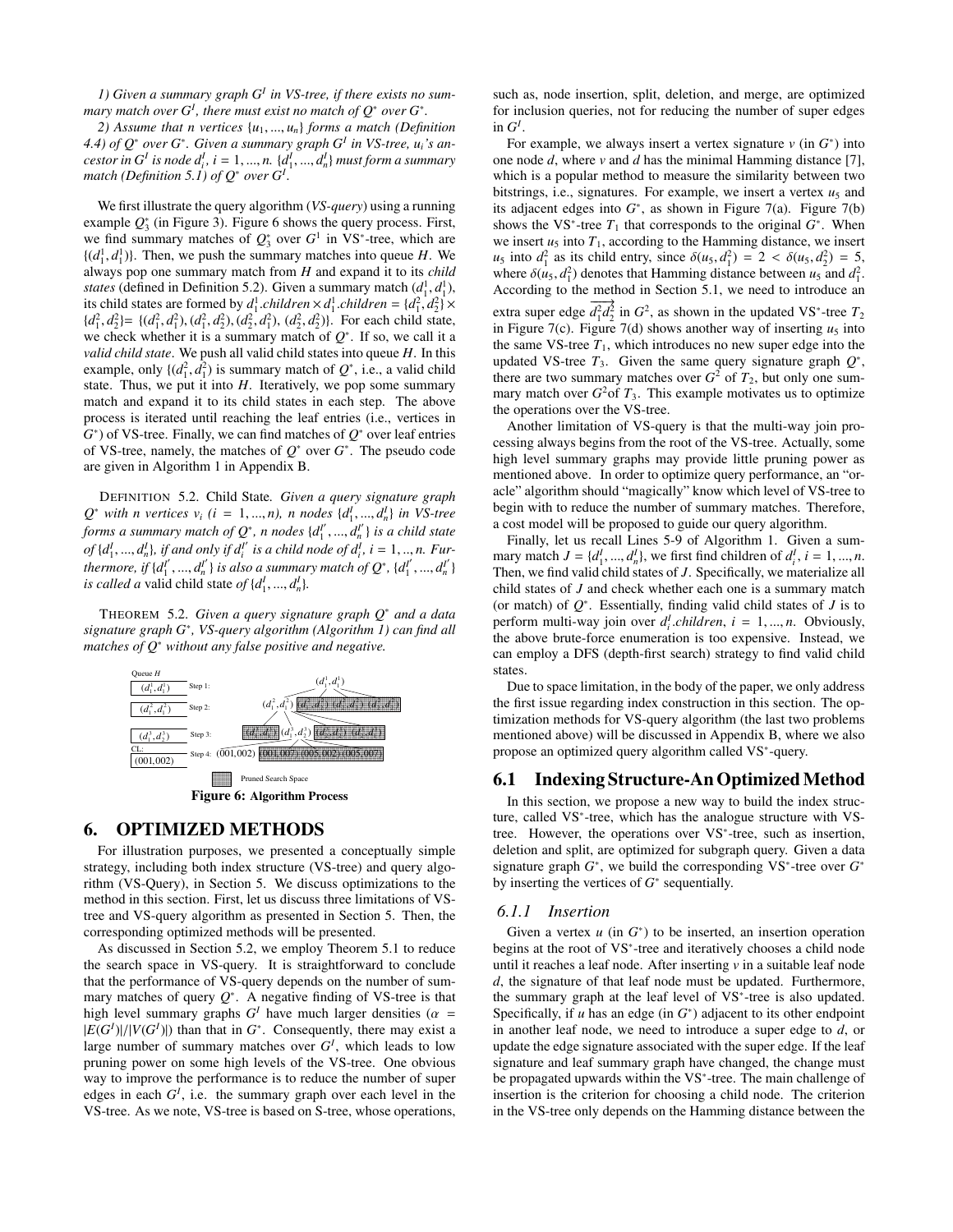

Figure 7: Motivation of Building VS∗-tree

signatures of *u* and the node in VS-tree. Now, the criterion in VS<sup>\*</sup>tree depends on both node signatures and *G*<sup>∗</sup>'s structure.

Given a vertex *u* and a non-leaf node *d*, *d* has *n* children  $d_1$ ,..., $d_n$ . The distance between *u* and  $d_i$  ( $i = 1, ..., n$ ) is formally defined as follows:

$$
Dist(u, d_i) = \frac{\delta(u, d_i)}{|u|} \times \frac{\beta(u, d_i)}{Max_{j=1}^n(\beta(u, d_j))}
$$
(1)

where  $\delta(u, d_i)$  is the Hamming distance between *u* and  $d_i$  and  $|u|$ is the length of the vertex signature (bitstring), and  $\beta(u, d_i)$  is the number of newly introduced super edges adjacent to *di*, if *u* chooses node *di*.

As mentioned earlier, after inserting vertex *u* into a suitable leaf node, the signature of that leaf node and super edges adjacent to it may be updated, the change must be propagated upwards within the VS<sup>∗</sup>-tree. Note that, we can update the super edges adjacent to that leaf node, according to the adjacent edges to *u* in *G*<sup>∗</sup>.

#### *6.1.2 Split*

Like other height balanced trees, insertion into a node that is already full will invoke node split. Specifically, the *B*+1 entities of the node will be partitioned into two new nodes, where *B* is the maximal fanout for a node in VS<sup>∗</sup>-tree. We illustrate our strategy as follows: First, we find two entities that have the maximal Hamming distance between them as two *seed* nodes. Second, we associate each left entry with the nearest seed node, according to Equation 1. Note that, after node splitting, we have to update the signatures and the super edges associated with the two new nodes. The updates are very straightforward. Node splitting invokes insertions over the

upper level of VS<sup>\*</sup>-tree, which also leads to the splitting that may be propagated to the root of the VS<sup>∗</sup>-tree.

# *6.1.3 Deletion*

To delete a vertex *u* from VS<sup>∗</sup>-tree, we find the leaf node *d* where  $u$  is stored, and delete  $u$ . After deleting  $u$ , the nodes along the path from the root down to *d* will be affected. We adopt the bottom-up strategy to update the signature of and super edges associated with the nodes. After deletion, if some node *d* has less than *b* entries, where *b* is the minimal fanout of node in VS<sup>∗</sup>-tree, then *d* is deleted and its entries are reinserted into VS<sup>∗</sup>-tree.

# 7. MAINTENANCE IN gStore

In gStore, the updates over the adjacency list table (Figure 4) are straightforward. The key challenge is the maintenance of VS<sup>∗</sup> tree to support updates over RDF datasets. We have discussed the maintenance of VS<sup>∗</sup>-tree in Section 6. Further details about the maintenance of gStore are given in Appendix E.

# 8. EXPERIMENTS

In this section, we evaluate our method over two real large RDF datasets, and compare it with SW-store [1], RDF-3x [12], and x-RDF-3x [15]. We also compare our method with one commercial system BigOWLIM<sup>1</sup> and graph-based solution GRIN [21].

# 8.1 Datasets & Setup

We use two large real datasets in our experiments: 1) Yago (http: //www.mpi-inf.mpg.de/yago-naga/yago/) extracts facts from Wikipedia and integrates them with the WordNet thesaurus. It contains about 20 million RDF triples and consumes 3.1GB; 2) DBLP (http://sw.de ri.org/ aharth/2004/07/dblp/) contains a large number of bibliographic descriptions. There are about 8 million triples consuming 0.8GB. Our algorithm is implemented using standard C++. The experiments are conducted on a P4 3.0GHz machine with 2G RAM running Ubuntu Linux. We test our method and all competitors over both exact and wildcard queries. Since none of the competitors, except for BigOWLIM, can support wildcard queries, in order to enable comparison, we propose the following method: Given a SPARQL query *Q* with wildcards, for each wildcard vertex, we rewrite it as a parameter vertex. In this way, we can get a SPARQL query  $Q'$  without wildcards. Then, we employ RDF-3x, SW-store, x-RDF-3x and GRIN to answer Q'. Finally, for each result of  $Q'$ , we verify whether it is a result of  $Q$  based on the wildcard condition.

For exact query evaluation, we use all SPARQL queries in [12] over the Yago dataset. We also define 6 queries over DBLP dataset. Due to space limitation, we do not list our sample queries in this paper. More details about sample queries can be found in the full version of this work<sup>2</sup>. For wildcard query evaluation, we rewrite all SPARQL queries in [12] into queries with wildcards. Specifically, for each exact SPARQL query *Q*, we replace each literal vertex in  $Q$  as a wildcard vertex. In this way, we can get a query  $Q$ <sup>*''*</sup> with wildcards. We also define 6 wildcard queries over DBLP dataset. All sample queries are given in the full version of this work.

# 8.2 Offline Performance

We compare our method (gStore) with five competitors over both Yago and DBLP datasets. For a fair comparison, we adopt the settings in [12], i.e., each dataset is first converted into a factorized form: one file *T* with RDF triples represented as integer triples, and one dictionary file *M* to map from ids to literals. All methods utilize the same input files and load them into their own systems.

<sup>1</sup>http://www.ontotext.com/owlim/big/

<sup>2</sup>http://www.icst.pku.edu.cn/intro/leizou/RDFQuery.pdf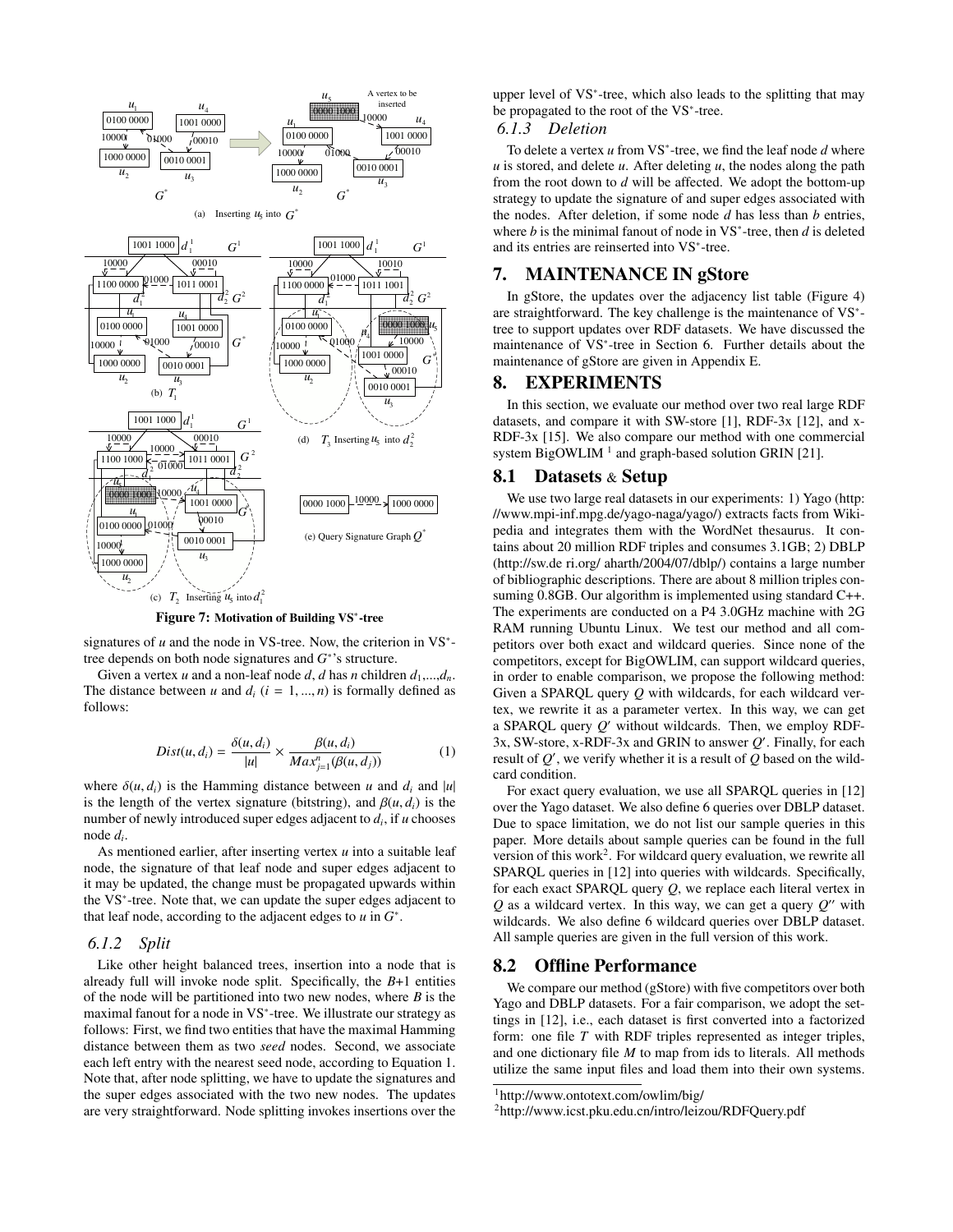The loading time is defined as the total offline processing time. The total space cost is defined as the size of the whole database including the corresponding indexes. We show load time and the total space cost in Figures 15(a) and 15(b) (given in Appendix F), respectively. Figure 15(a) and 15(b) show that our method has the shortest loading time and least index sizes. Note that, x-RDF-3x is slower than RDF-3x in indexing building, and they have the same index sizes.

# 8.3 Online Performance

# *8.3.1 Exact Queries*

We compare the performance of our method (VS<sup>∗</sup>-query) with five competitors over both Yago and DBLP datasets. Figure 8 shows that VS<sup>\*</sup>-query is much faster than other methods. From Figure 8, x-RDF-3x is a little slower than RDF-3x, since x-RDF-3x introduces extra transactional overhead [15].



Figure 8: Exact Query Response Time

#### *8.3.2 Wildcard Queries*

In order to enable comparison over wildcard queries, we adopt the post-filtering method in Section 8.1 in RDF-3x, SW-store, x-RDF-3x and GRIN. Since BigOWLIM has embedded full-text index, it can support wildcard queries. Figure 9 shows query response times of different methods. It is observed that our method has the same query response time as that in exact queries. As mentioned earlier, we generate a wildcard query  $Q'$  by replacing each literal vertex into a wildcard vertex. Actually,  $Q'$  and  $Q$  correspond to the same query signature graphs. VS<sup>∗</sup>-query can answer both exact and wildcard queries in a uniform manner, thus, they have the same query response time. However, the query performance degrades dramatically in other methods, since they cannot support wildcard queries directly, as shown in Figure 9.



Figure 9: Wildcard Query Response Time

# 9. CONCLUSIONS

In this paper, we propose to store and query RDF data from graph database perspective. In order to speed up query processing, we propose two novel indexes, VS-tree and VS<sup>∗</sup>-tree. The most important contribution in this paper is that our method can support both exact and wildcard SPARQL queries in a scalable manner. Furthermore, it can support online updates efficiently.

- 10. REFERENCES<br>[1] D. J. Abadi, A. Marcus, S. Madden, and K. Hollenbach. Sw-store: a vertically partitioned dbms for semantic web data management. *VLDB J.*, 18(2):385–406, 2009.
- [2] D. J. Abadi, A. Marcus, S. Madden, and K. J. Hollenbach. Scalable semantic web data management using vertical partitioning. In *VLDB*, pages 411–422, 2007.
- [3] C. Bizer, J. Lehmann, G. Kobilarov, S. Auer, C. Becker, R. Cyganiak, and S. Hellmann. Dbpedia - a crystallization point for the web of data. *J. Web Sem.*, 7(3):154–165, 2009.
- [4] V. Bönström, A. Hinze, and H. Schweppe. Storing RDF as a graph. In *LA-WEB*, pages 27–36, 2003.
- [5] J. Broekstra, A. Kampman, and F. van Harmelen. Sesame: A generic architecture for storing and querying RDF and RDF schema. In *ISWC*, pages 54–68, 2002.
- [6] T. H. Cormen, C. E. Leiserson, R. L. Rivest, and C. Stein. *Introduction to Algorithms*. The MIT Press, 2001.
- [7] U. Deppisch. S-tree: A dynamic balanced signature index for office retrieval. In *SIGIR*, pages 77–87, 1986.
- [8] C. Faloutsos and S. Christodoulakis. Signature files: An access method for documents and its analytical performance evaluation. *ACM Trans. Inf. Syst.*, 2(4):267–288, 1984.
- [9] L. Gravano, P. G. Ipeirotis, H. V. Jagadish, N. Koudas, S. Muthukrishnan, L. Pietarinen, and D. Srivastava. Using q-grams in a DBMS for approximate string processing. *IEEE Data Eng. Bull.*, 24(4):28–34, 2001.
- [10] L. Gravano, P. G. Ipeirotis, N. Koudas, and D. Srivastava. Text joins in an RDBMS for web data integration. In *WWW*, pages 90–101, 2003.
- [11] A. Harth, J. Umbrich, A. Hogan, and S. Decker. Yars2: A federated repository for querying graph structured data from the web. In *ISWC/ASWC*, pages 211–224, 2007.
- [12] T. Neumann and G. Weikum. RDF-3X: a risc-style engine for RDF. *PVLDB*, 1(1):647–659, 2008.
- [13] T. Neumann and G. Weikum. Scalable join processing on very large RDF graphs. In *SIGMOD*, pages 627–640, 2009.
- [14] T. Neumann and G. Weikum. The RDF-3X engine for scalable management of RDF data. *VLDB J.*, 19(1):91–113, 2010.
- [15] T. Neumann and G. Weikum. X-RDF-3X: Fast querying, high update rates, and consistency for RDF databases. *PVLDB*, 1(1):256–263, 2010.
- [16] J. Pérez, M. Arenas, and C. Gutierrez. Semantics and complexity of SPARQL. *ACM Trans. Database Syst.*, 34(3):16:1–16:45, 2009.
- [17] D. Shasha, J. T.-L. Wang, and R. Giugno. Algorithmics and applications of tree and graph searching. In *PODS*, pages 39–52, 2002.
- [18] M. Stocker, A. Seaborne, A. Bernstein, C. Kiefer, and D. Reynolds. SPARQL basic graph pattern optimization using selectivity estimation. In *WWW*, pages 595–604, 2008.
- [19] F. M. Suchanek, G. Kasneci, and G. Weikum. Yago: a core of semantic knowledge. In *WWW*, pages 697–706, 2007.
- [20] E. Tousidou, P. Bozanis, and Y. Manolopoulos. Signature-based structures for objects with set-valued attributes. *Inf. Syst.*, 27(2):93–121, 2002.
- [21] O. Udrea, A. Pugliese, and V. S. Subrahmanian. Grin: A graph based RDF index. In *AAAI*, pages 1465–1470, 2007.
- [22] C. Weiss, P. Karras, and A. Bernstein. Hexastore: sextuple indexing for semantic web data management. *PVLDB*, 1(1):1008–1019, 2008.
- [23] K. Wilkinson, C. Sayers, H. A. Kuno, and D. Reynolds. Efficient RDF storage and retrieval in jena2. In *SWDB*, pages 131–150, 2003.
- [24] X. Yan, P. S. Yu, and J. Han. Graph indexing: A frequent structure-based approach. In *SIGMOD*, pages 335–346, 2004.
- [25] Y. Yan, C. Wang, A. Zhou, W. Qian, L. Ma, and Y. Pan. Efficient indices using graph partitioning in RDF triple stores. In *ICDE*, pages 1263–1266, 2009.
- [26] L. Zou, L. Chen, J. X. Yu, and Y. Lu. A novel spectral coding in a large graph database. In *EDBT*, pages 181–192, 2008.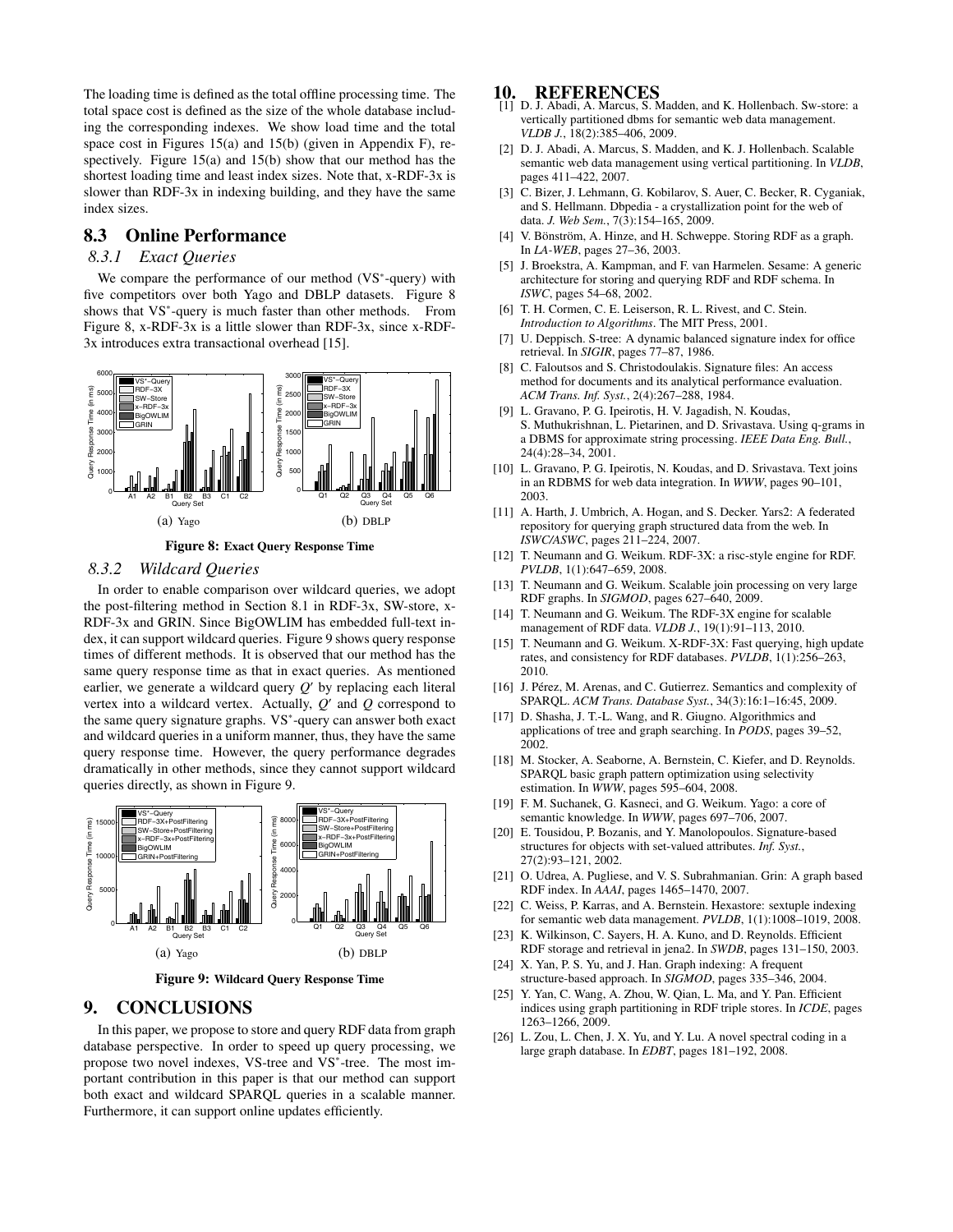# APPENDIX

# A. RELATED WORK

As noted earlier, three kinds of approaches are generally used to store and query RDF data: one giant triple table, clustered property tables and vertically partitioned tables.

1) *One giant triple table*. The methods in this category store all RDF triples in a single three-column table, enabling them manipulate all RDF triples in a uniform manner. However, these require performing lots of self-joins over this table to answer a SPARQL query. Some efforts have been made to address this issue, such as, RDF-3x [12, 13] and Hexastore [22], which build several clustered B<sup>+</sup>-trees for all permutations of three columns.

2) *Property tables*. There are two kinds of property tables. The first one is called a *clustered property table*. The properties that tend to occur in the same subjects are grouped into one cluster. Each property cluster is mapped to a property table. The second type is a *property-class table*. The subjects with the same type of property are clustered into one property table.

3) *Vertically partitioned tables*. For each property, this approach builds a single two-column (subject, object) table ordered by subject [1]. The advantage of the ordering is to perform fast merge join during query processing. However, this approach does not scale well as the number of properties increases.

As discussed earlier, although the above methods are designed for the scalability of RDF data, they only support exact SPARQL queries, and fail to support wildcard queries. For example, RDF-3x and SW-store store RDF triples by replacing all literals with ids. In this way, they can only support exact queries.

Furthermore, most of existing methods cannot handle online updates over the underlying RDF repositories efficiently. For example, in clustered property table-based methods (such as Jena and SOR), if there are some updates over properties in RDF triples, we have to re-do property clustering and re-build the property tables. Although RDF-3X uses one giant triple table, it needs to modify six clustered B<sup>+</sup>-trees to handle updates, and does Hexastore. In SW-store, it is potentially expensive to insert data since each update requires writing to many columns [1]. In order to address this issue, it uses "overflow table + batching write", meaning online updates are recorded to overflow tables and SW-store periodically scans the overflow tables to materialize the updates. Obviously, this kind of maintenance method cannot work well for online social network systems that require real time access.

The recent work xRDF-3x [15] proposes an efficient online maintenance algorithm, but, it fails to support wildcard SPARQL queries. There exist some works that discuss the possibility of storing RDF data as a graph (e.g., [4, 22]), but these approaches do not address the scalability issues. Some are based on main memory implementations [18], while others utilize graph partitioning to reduce selfjoins of triple tables [25]. The key problem with graph partitioning method [25] is that it cannot support updates efficiently. Once the RDF graph is updated, we have to re-partition the graph from scratch. Otherwise, the correctness of results cannot be guaranteed.

# B. VS∗-QUERY

In Section 5, we propose VS-query algorithm for finding matches of *Q*<sup>∗</sup> over *G*<sup>∗</sup>, as shown in Algorithm 1. As discussed earlier, there are three limitations of VS-query. Due to space limitation, we only addressed the first problem in Section 6, i.e., VS-tree is not optimized for subgraph search. We propose VS<sup>∗</sup>-tree to optimize subgraph search in Section 6.1.

The second problem of VS-query is that it always begins the multi-way join processing from the root of VS<sup>∗</sup>-tree. Consequently,

#### Algorithm 1 Query Algorithm Over VS-tree (VS-Query)

Require: Input: a query signature graph *Q*<sup>∗</sup> and a data signature graph *G*<sup>∗</sup> and a VS-tree.

**Output:** *CL*: All matches of  $O^*$  over  $G^*$ .

- 1: Set  $CL = \phi$
- 2: Find summary matches of  $O^*$  over  $G^1$ , which are pushed into queue *H*.
- 3: while  $(|H| > 0)$  do<br>4. Pop one summa
- 4: Pop one summary match from  $H$ , denoted as  $J$ .<br>5: **for** each child state  $S$  of  $J$  **do**
- 5: **for** each child state *S* of *J* do<br>6: **if** *S* reaches leaf entries and
- 6: if *S* reaches leaf entries and *S* is a match of  $Q^*$  then<br>7: Insert *S* into *CL*
- 7: Insert *S* into *CL*<br>8: **if** *S* does not reach
- if  $S$  does not reach the leaf nodes and  $S$  is a summary match of *Q*<sup>∗</sup> then

9: Push it into queue *H*.

10: Report *CL*.

we may generate a lot of summary matches. Actually, in order to speed up query processing, an oracle algorithm should magically know which level to begin with to reduce the number of summary matches.

Finally, given a summary match *J*, we need to materialize all child states of *J* and verify each one whether it is a summary match (or match) of *Q*<sup>∗</sup> in Algorithm 1, which is quite expensive.

In order to address the above two problems, some optimized methods are proposed in the following subsections.

# B.1 Which Level To Begin

As mentioned earlier, VS-query algorithm always begins its multiway join process from the root of VS-tree, which leads to a large number of intermediate summary matches. In order to optimize query performance, a cost model is needed to guide the level of VS<sup>∗</sup>-tree that the algorithm should begin with. Specifically, we introduce a concept "pruning power" of  $G<sup>I</sup>$  with regard to  $Q^*$  (denoted as *P*(*Q*<sup>∗</sup>,*G<sup>I</sup>* )). Then, we propose a simple but effective method to estimate *P*(*Q*<sup>∗</sup>,*G<sup>I</sup>* ). Optimized query algorithms should begin its multi-way join processing from  $G<sup>I</sup>$  that has the maximal pruning power.

DEFINITION B.1. *Given a query signature graph Q*<sup>∗</sup> *with n edges e<sub>i</sub>*,  $i = 1, ..., n$  *and m vertices v<sub>j</sub>,*  $j = 1, ..., m$ *, and summary graph*  $G<sup>I</sup>$  *at the I-th level of VS<sup>\*</sup>-tree, the pruning power of*  $G<sup>I</sup>$  *with regard to Q*<sup>∗</sup> *is defined as follows:*

$$
P(Q^*, G^I) = 1 - \frac{|N(Q^*, G^I)|}{\prod_{j=1}^{j=m} |N(v_j, G^I)|}
$$
(2)

where  $N(Q^*,G^I)$  denotes the set of summary matches of  $Q^*$  over  $G^I$  , *and*  $N(v_j, G^I)$  *denotes the set of nodes d (in*  $G^I$ ) *and*  $(d\&v_j = d)$ *.* 

Note that, in Equation 2,  $\prod_{j=1}^{j=m} (|N(v_j, G^I)|)$  denotes the total search space of  $Q^*$  over  $G^I$ , and  $\prod_{j=1}^{j=m} |N(v_j, G^I)| - |N(Q^*, G^I)|$  denotes the search space that can be pruned. As we know, finding  $N(Q^*, G^I)$  has the exponential time complexity. It is inefficient to find  $N(Q^*, G^I)$  exactly to compute the pruning power. Therefore, we propose a simple but effective method to estimate  $P(Q^*, G^I)$ .

DEFINITION B.2. *Given a query signature graph Q*<sup>∗</sup> *with n edges e<sub>i</sub>*,  $i = 1, ..., n$  and *m* vertices  $v_j$ ,  $j = 1, ..., m$ , and summary *graph G<sup>I</sup> at the I-th level of VS*<sup>∗</sup>*-tree, the* estimated pruning power *of G<sup>I</sup> with regard to Q*<sup>∗</sup> *is defined as follows:*

$$
\widetilde{P}(Q^*,G^I) = \prod_{i=1}^{i=n} P(e_i, G^I)
$$

*where*  $P(e_i, G^I)$  *is the pruning power of*  $G^I$  *with regard to edge*  $e_i$ *,*  $i = 1, ..., n$ .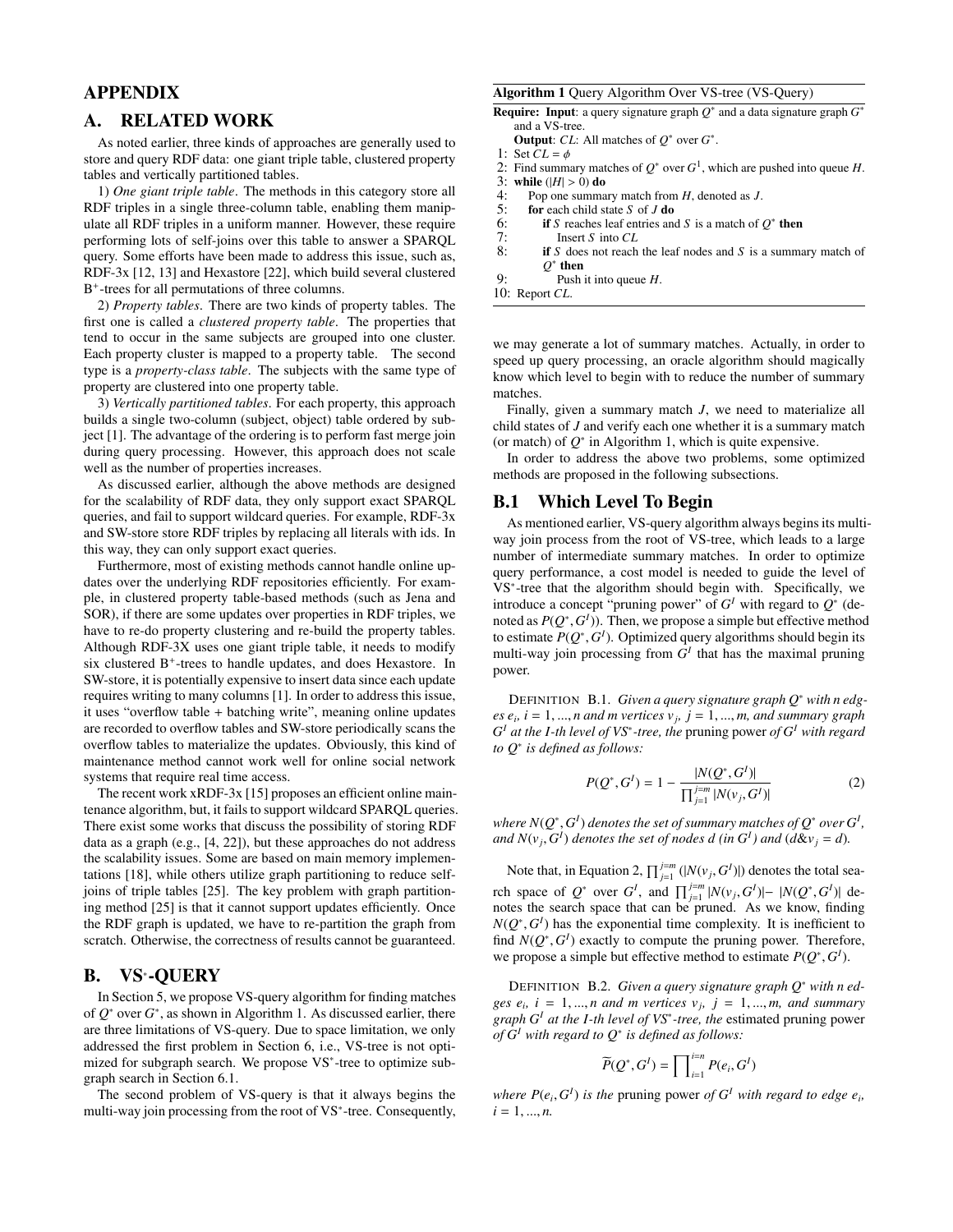*Let edge*  $e_i = \overrightarrow{v_{i_1} v_{i_2}}$ *.*  $P(e_i, G^I)$  *is defined as follows:* 

$$
P(e_i, G^I) = 1 - \frac{|N(e_i, G^I)|}{|N(v_{i_1}, G^I)| * |N(v_{i_2}, G^I)|}
$$

*where*  $N(v_{i_1}, G^I)$  *denotes the set of nodes d in*  $G^I$  *and*  $(d\&v_{i_1} = d)$ *,* and  $N(e_i, G^I)$  denotes the set of summary matches of  $e_i$  over  $G^I$ .

Given an edge  $e_i = \overrightarrow{v_{i_1} v_{i_2}}$  (in  $Q^*$ ) and  $G^I$ , it is very fast to find  $N(G^I, v_{i_1})$  by invoking inclusion operation over VS<sup>∗</sup>-tree. The main challenge of estimating  $P(e_i, G^I)$  arises from computing  $|N(e_i, G^I)|$ , i.e., the number of summary matches of  $e_i$  over  $G^I$ .

In order to compute  $|N(G^I, e_i)|$ , we propose the following method that has the linear time complexity. For each node  $d_{i_1}$  in  $N(v_{i_1}, G^I)$ , we insert  $d_{i_1}$ 's adjacent neighbors into  $NN(v_{i_1}, G^I)$ . Finally, we compute  $|N(e_i, G^I)| = |NN(v_{i_1}, G^I) \cap N(v_{i_2}, G^I)|$ . Obviously, this method has the linear time complexity, i.e,  $O(|N(v_{i_1}, G^I)| + |N(v_{i_2}, G^I)|)$  $G^I$ )|).

At run time, given a query signature graph *Q*<sup>∗</sup>, for each level summary graph  $G^I$  of  $VS^*$ -tree, it is effective to compute  $\widetilde{P}(Q^*, G^I)$ according to Definition B.2. Then, query algorithm begins its multiway join processing from some summary graph *G<sup>I</sup>* that has the maximal estimated pruning power, i.e.,  $\widetilde{P}(Q^*, G^I)$ . The pseudo codes of query algorithm will be given in Algorithm 3.

Algorithm 2 Find Valid Child States

**Require:** Input: a query signature graph  $Q^*$  with *n* vertices  $v_i$ ,  $i = 1, ..., n$ , and a summary match of  $Q^*$  over  $G^I$ , which is denoted as  $M(d_1^I, ..., d_n^I)$ . Output: *S* : all valid states of *M* with regard to *Q*∗. 1: Set  $\overline{S} = \phi$  and  $Q' = \phi$ . 2: for each node  $v_i$  in  $Q^*$  do<br>3: Compute  $N(v_i, d_i^T$ *chila* 3: Compute  $N(v_i, d_i^T \text{.} children)$ 4: Select some vertex  $v_i$ , where  $|N(v_i, d_i^I \text{.} children)|$  is minimal among all

- vertices in *Q*∗.
- 5:  $Q' = Q' \cup \overline{v_i}$  and  $M(Q') = N(v_i, d_i^I \text{ children})$ .
- 6: while  $Q'$ ! =  $Q^*$  do
- 7: for each backward edge  $e_i = \overrightarrow{v_{i_1} v_{i_2}}$  that is adjacent to *Q*<sup>'</sup> do
- 8:  $M(Q' \cup e_i) = \text{BackWord}(e_i, M(\tilde{Q}'))$
- 9:  $Q' = Q' \cup e_i$ <br>10: **for** each forwar
- 10: **for** each forward edge  $e_i = \overrightarrow{v_{i_1} v_{i_2}}$  that is adjacent to *Q*<sup>'</sup> do
- 11:  $M(Q' \cup e_i)$ =ForWard $(e_i, M(\tilde{Q'}))$
- 12:  $Q' = Q' \cup e_i$

13: Set  $S = M(Q')$  and return *S* 

 $\textbf{Backward}(e_i = \overrightarrow{v_{i_1} v_{i_2}}, M(Q'))$ 

1: for each tuple  $t$  in  $M(Q')$  do

```
2: If t cannot form a summary match of Q' \cup e_i<br>3: Delete t from M(O')3: Delete t from M(Q')
```
4:  $M(Q' \cup e_i) = M(Q')$ 

```
5: Return M(Q' \cup e_i).
```
Forward $(e_i = \overrightarrow{v_{i_1} v_{i_2}}, M(Q'))$ 

1: if  $v_{i_1} \in Q' \land v_{i_2} \notin Q'$  then<br>2: for each tuple t in  $M(Q')$ 2: for each tuple *t* in  $M(Q')$  do

```
3: for each node d in d_{i_2}^I children do
```

```
4: if t \Join d is a summary match of Q' \cup e_i then<br>5: Insert t \Join d into M(O' \cup e_i)Insert t \bowtie d into M(Q' \cup e_i)
```
6: if  $v_{i_2} \in Q' \land v_{i_1} \notin Q'$  then<br>7. **for** each tuple *t* in *M(O'* 

7: for each tuple  $t \text{ in } M(Q')$  do

```
8: for each node d in d_{i_2}^I children do
```

```
9: if d \bowtie t is a summary match of Q' \cup e_i then 10: Insert d \bowtie t into M(O' \cup e_i)Insert d \Join t into M(Q' \cup e_i)
```

```
11: Return (Q' \cup e_i)
```
# B.2 Finding Valid Child States

Given a query signature graph  $Q^*$  with *n* vertices  $v_i$ ,  $i = 1, ..., n$ , a summary match of  $Q^*$  over  $G^I$  is denoted as  $J(d_1^I, ..., d_n^I)$ . According to Lines 5-9 of Algorithm 1, we need to materialize all child

states of *J*, i.e.  $d_1^I$ .*children* × ... ×  $d_n^I$ .*children*, and then check each one to determine whether it is a summary match (or match) of *Q*<sup>∗</sup>. Assume that the fanout of a node in VS-tree is *B*. There are *Bn* child states of *J*. Obviously, this method is inefficient. Essentially, finding valid child states is to perform multi-way join processing  $over d_1'.children (i = 1, ..., n).$ 

Instead, we propose a DFS strategy to find all valid child states of *J*. Initially, we set  $Q' = \phi$ , which denotes the structure of  $Q^*$ that has been visited so far. We start a DFS over *G*<sup>∗</sup> beginning from some vertex  $v_i$  that  $|N(v_i, d_i^I \text{.} children)|$  is minimal among all vertices in  $G^*$ , where  $N(v_i, d_i^I \text{.} children)$  denotes all child nodes *d* of  $d_i^I$  and  $v_i \& d = v_i$ . We insert  $v_i$  into query *Q*'. Now, the matches of  $Q'$ , i.e., *J*( $Q'$ ), are updated as *N*( $v_i$ ,  $d_i^I$ .*children*).

DEFINITION B.3. An edge  $e = \overrightarrow{v_1 v_2}$  *in Q<sup>\*</sup> is called* adjacent *to Q*<sup>'</sup> *if and only if*  $(e \notin Q') \land (v_1 \in Q' \lor v_2 \in Q')$ *.* 

*Given an adjacent edge e* =  $\overline{v_1v_2}$  *to Q*', *e is called a* backward edge *if and only if*  $(v_1 \in Q' \land v_2 \in Q')$ *. Otherwise, e is called a* forward edge*.*

For each edge  $e_i$  adjacent to  $Q'$ , if  $e_i$  is a backward edge, we employ Backward function in Algorithm 2 to find matches of  $Q' \cup e_i$ , i.e.,  $J(Q' \cup e_i)$ . Otherwise, we employ Forward function to find  $J(Q' \cup e_i)$ . Essentially, Forward function is a nested loop join process, but Backward function is a selection process. Therefore, we always process backward edges ahead of forward edges. The whole process is iterated until  $Q' = Q^*$ . Finally, we report all valid child states of *J*, i.e.,  $d_1^I$ .*children*  $\bowtie$  ...  $\bowtie d_n^I$ .*children*.

# B.3 Putting It All Together–gStore

In this subsection, we recall the whole framework of our method, a *g*raph-based RDF *store*, called *gStore*. Basically, there are two steps in gStore, including one offline and the other online.

In offline processing, we first represent an RDF dataset by an RDF graph *G* and store it as a disk-based adjacency list table *T*. According to the encoding method in Section 4, we encode *G* into a data signature graph *G*<sup>∗</sup>. Finally, we build a VS<sup>∗</sup>-tree over *G*<sup>∗</sup> by invoking insertion operation (discussed in Section 6.1) sequentially. At the end of the offline process, there are two data structures: a disk-based adjacency list table *T* and a VS<sup>∗</sup>-tree over *G*<sup>∗</sup>.

At run time, we represent a SPARQL query by a query graph *Q*, and encode it into a query signature graph *Q*<sup>∗</sup>. Then, we employ the optimized query algorithm over VS<sup>∗</sup>-tree (i.e, Algorithm 3 that will be discussed shortly) to find matches of  $Q^*$  over  $G^*$ , denote as *CL*. For each match in *CL*, we check whether it is a match of *Q* over *G*. Finally, all matches of *Q* over *G* (denoted as *RS* ) are returned to users.

Algorithm 1 has presented a simple method to find *CL*. However, this method is not optimized. We discuss an optimized algorithm (Algorithm 3) that combines some optimizations in Sections B.1 and B.2.

Specifically, given a query signature graph *Q*<sup>∗</sup>, we first employ the method in Section B.1 to find the I-th level (of VS<sup>∗</sup>-tree) that has the maximal estimated pruning power. Then, for each vertex *vi* in  $Q^*$ , we employ inclusion queries of S-tree down to  $G^I$ , i.e, the Ith level of VS<sup>\*</sup>-tree. The matching nodes of  $v_i$  in  $G<sup>I</sup>$  are denoted as  $M(v_i, G^I)$ . We employ Algorithm 2 to find summary matches of  $Q^*$ over  $G^I$ , i.e.,  $M(v_1, G^I) \bowtie ... \bowtie M(v_n, G^I)$ , which are pushed into queue *H*. In each subsequent step, we always pop one summary match *M* from *H*. Then, we find valid child states of *M* by invoking Algorithm 2. If valid child states have reached leaf entries of VS<sup>∗</sup> tree, we insert them into *CL*. Otherwise, they are pushed back to *H*. The whole process is iterated until  $H = \phi$ . Finally, we report *CL*.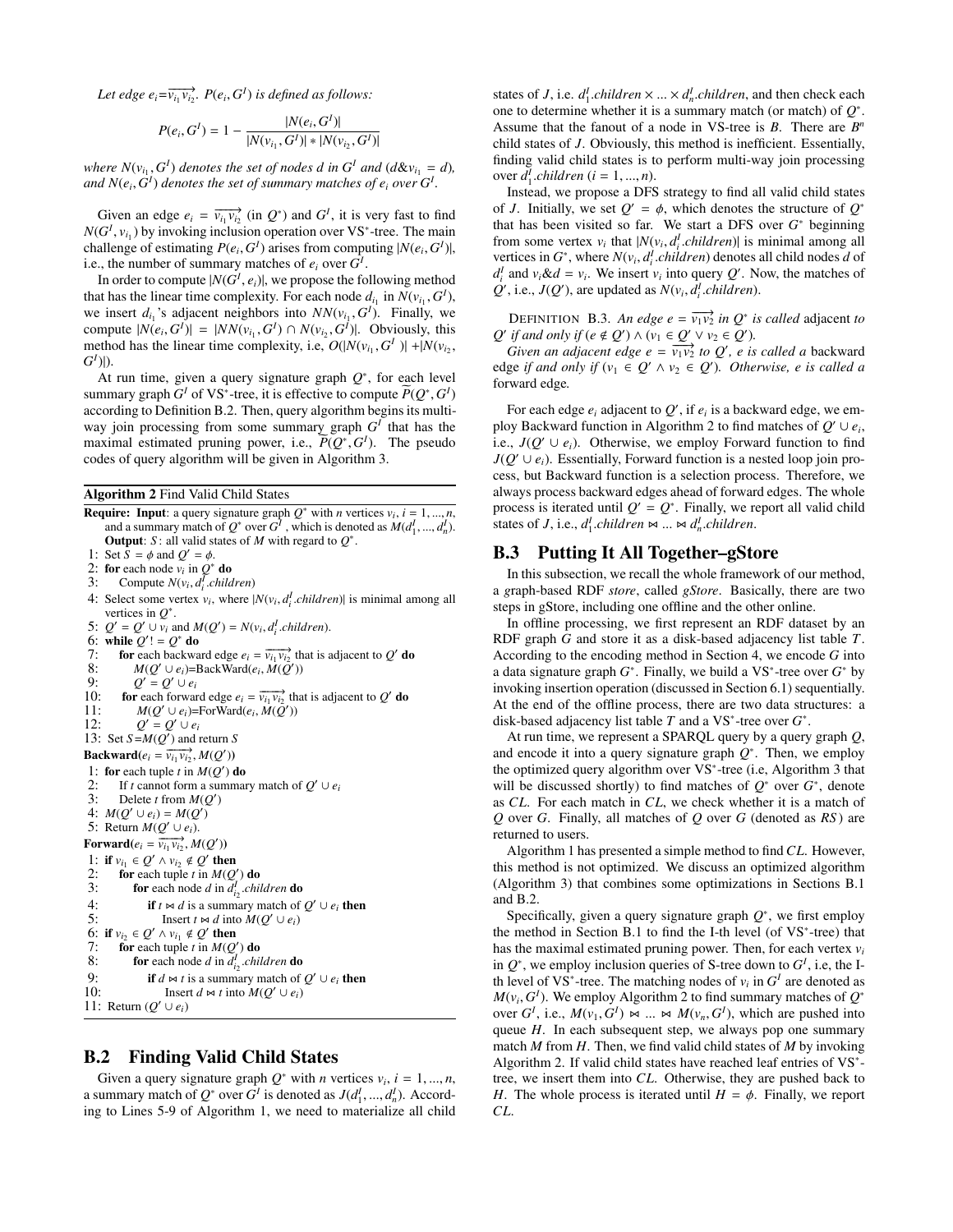Algorithm 3 Optimized Query Algorithm Over VS<sup>∗</sup>-tree, VS<sup>∗</sup> query

- **Require:** Input: a query signature graph  $Q^*$  with *n* vertices  $v_i$ ,  $i = 1, ..., n$ , and a VS∗-tree.
	- **Output**: *CL*: all matches of  $Q^*$  over  $G^*$ .
- 1: Employ the method in Section B.1 to find the I-th level (of VS∗-tree) that has the maximal estimated pruning power with regard to *Q*∗.
- 
- 2: **for** each vertex  $v_i$  in  $Q^*$  **do**<br>3: Employ the inclusion me Employ the inclusion method of S-tree over  $VS^*$ -tree down to  $G^I$  to find matching nodes of  $v_i$  in  $G^I$ , denoted as  $M(v_i, G^I)$ .
- 4: Find all summary matches of  $Q^*$  over  $G^I$  by calling Algorithm 2 from  $M(v_1, G^I) \bowtie \dots \bowtie M(v_n, G^I)$ , which are pushed into queue *H*.
- 5: while  $H \neq \phi$  do
- 6: Pop one summary match from *H*, denoted as *J*.
- 7: Find all valid child states of *J* by calling Algorithm 2.<br>8: **if** these valid child states reaches leaf entries **then**
- 8: if these valid child states reaches leaf entries then  $\frac{Q}{Q}$ .
- 9: Insert them into *CL*<br>10: **if** these valid child stat
- if these valid child states do not reach the leaf entries then
- 11: Push them into queue *H*
- 12: Report *CL*

# C. ENCODING AND S-TREE

Figure 10 shows how to assign a vertex signature to a vertex in a RDF graph. A sample of S-tree is given in Figure 11. In order to build VS-tree, we need to introduce super edges between intermediate nodes. Figure 12 shows how to obtain super edge signatures.



Figure 10: The Encoding Technique



Figure 11: S-tree

# D. PARAMETER SETTING

As discussed earlier, we introduce some parameters in our coding methods and indexing structures. In this subsection, we discuss how to set up these parameters to optimize query processing.

# D.1 M and m

Given a vertex  $u$  in the RDF graph, we encode each edge label (*eLabel*) adjacent to *u* into a bitstring *eS ig*(*e*).*e* with length *M*, and set *m* out of *M* bits to be '1'. We obtain  $vSig(u)$ . *e* by performing bitwise OR over all  $eSig(e)$ .*e*. Analogous to signature files, there







may exist the "false drop" problem [8]. For example, given a vertex *v* in query graph *Q*, all edge labels adjacent to *v* are denoted as  $AdjEdges(v, Q)$ . We also use  $AdjEdges(u, G)$  to denote all edge labels adjacent to *u* in *G*. If  $AdiEdges(v, Q) \notin AdiEdges(u, G) \land$  $v\&u = v$ , we say that a *false drop* has occurred.  $v\&u = v$  means that *u* is a candidate match *v*. However,  $AdjEdges(v, Q) \not\subset AdjEdges(u, Q)$ *G*) means that *u* cannot match to *v*. Obviously, the key issue is how to reduce the number of false drops.

According to a theoretical study [8], the probability of false drops can be quantified by the following equation.

$$
P_{false\text{drop}} = (1 - e^{-\frac{|AdjE\text{dges}(v,Q)| \times m}{M}})^{m * |AdjE\text{dges}(u,G)|} \tag{3}
$$

where  $|AdjEdges(v, Q)|$  is *v*'s degree in *Q*,  $|AdjEdges(u, G)|$  is *u*'s degree in *G*, *M* is the length of bitstring, and *m* out of *M* bits are set to be '1' in hash functions.

Given an RDF graph and query logs, it is straightforward to estimate the average values for |*Ad jEdges*(*v*, *Q*)| and |*Ad jEdges*(*u*,*G*)|. When  $P_{false\_drop}$  is fixed, we can employ Equation 3 to set up *m* and *M*. In Yago, the average value for  $|Adj Edges(u, G)|$  is 10, and the average value for |*Ad jEdges*(*q*, *Q*)| is 3, while |*Ad jEdges*  $(u, G)$ | = 20 and  $|AdjEdges(q, Q)|$  = 3 in DBLP. We set up  $m = 2$ and  $M = 97$  in both Yago and DBLP. In this case, according to Equation 3,  $P_{false\_drop} < 1.0 \times 10^{-10}$ .

# D.2 N and n

Actually, we have the same false drop problems in comparing  $vSig(q)$ .*n* with  $vSig(v)$ .*n*. Different from setting *m* and *M*, it is quite difficult to quantify the probability of false drops when comparing  $vS \text{ } ig(q)$ .*n* and  $vS \text{ } ig(v)$ .*n*. Therefore, we adopt the following method, using the "n-gram" technique. It has been experimentally determined that *n*=3 works well [10].